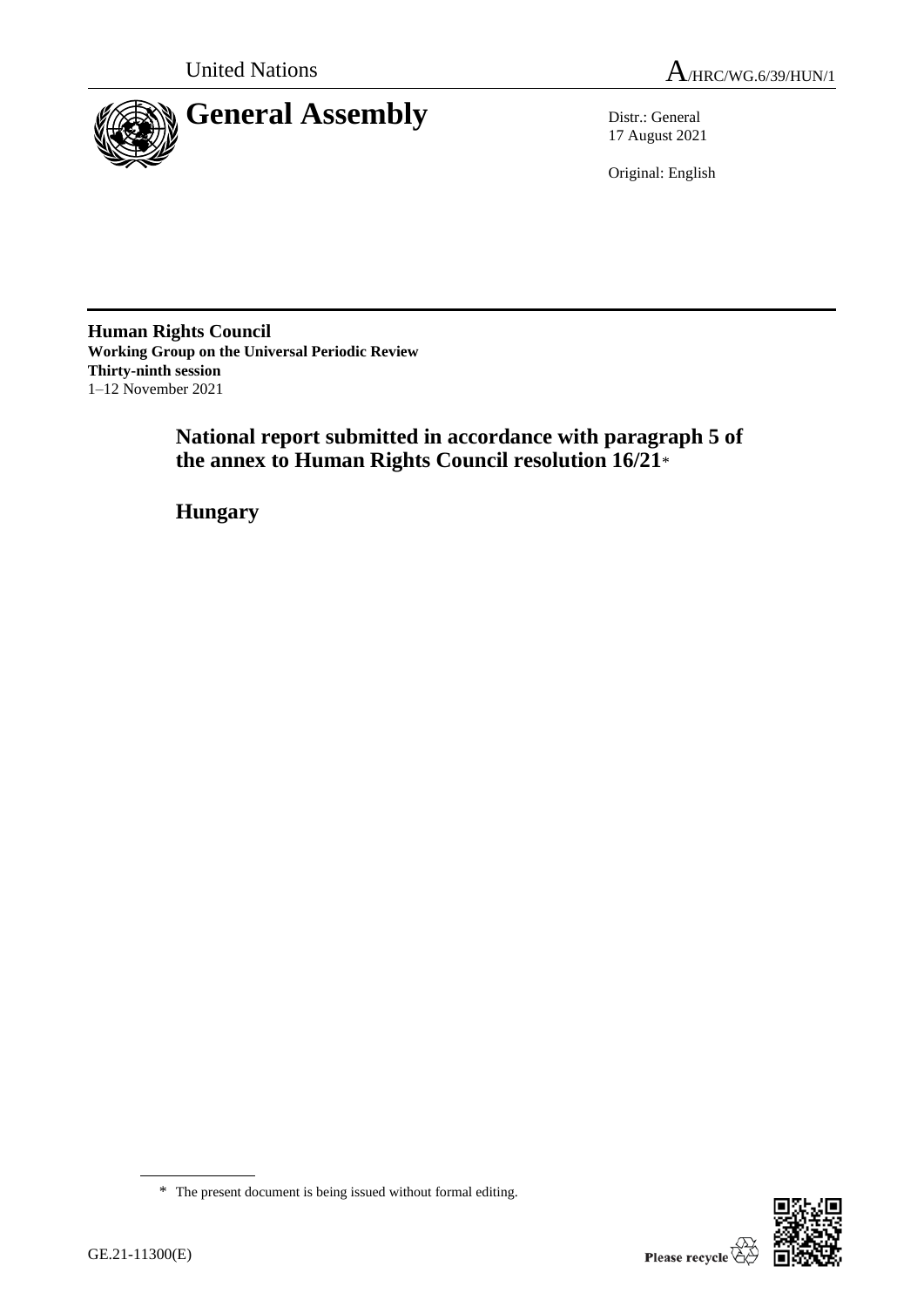# **I. Methodology and consultation process**

1. The 3rd National Report of Hungary to the Universal Periodic Review (UPR) Working Group of the Human Rights Council (HRC) was compiled on the basis of the General Guidelines adopted by the HRC and was coordinated by the Ministry of Foreign Affairs and Trade and approved by the Government. It contains the latest information on the implementation of the recommendations based on the detailed information provided by the line ministries and relevant national authorities until 1 July 2021, as well as complementary information received from the inter-ministerial Human Rights Working Group, including its thematic sub-working groups with the participation of more than 50 NGOs. The Human Rights Working Group was established by the Government as a result of the 2011 UPR of Hungary in order to monitor the implementation of UPR recommendations (See Annex 2, point 1).

# **II. New normative and institutional framework since the previous UPR**

### **Normative framework**

2. Since 2016, the Fundamental Law has been amended on three occasions, including by the introduction of new provisions on exercising the right to freedom of expression and assembly and the right of the child to a self-identity and to a healthy environment. New Civil Procedure Act, Criminal Procedure Act, Code of Administrative Court Procedure, Code of General Administrative Procedure were adopted in the period concerned.

### **Institutional framework**

3. In 2019, the functioning of the Hungarian Constitutional Court was strengthened by the clarification of the provisions on the exercise of the right to lodge a constitutional complaint, recognition of the *de facto* judicial activity of the members of the Constitutional Court as judicial practice, easing the administration at a time of special legal order.

4. As of 1 January 2021, the Equal Treatment Authority (EBH) is integrated into the Office of the Commissioner for Fundamental Rights, thus offering a higher level of protection for the right and principle of equal treatment, due to the fact that cases of violations of equal treatment are now heard by an institution that is primarily concerned with the protection of fundamental rights. (See Annex 2, point 2)

5. An overview of the new normative and institutional framework since the previous review as well as of legislative and policy measures regarding family and child support, victim protection, domestic violence, education can be found in the Annex 2 (point 3).

# **III. Scope of international obligations, cooperation with human rights mechanisms**

6. Hungary is fully committed to ensuring the implementation of its international obligations through its national legal system. The Fundamental Law stipulates that national law is in conformity with, and shall accept the generally recognised rules of international law. Other sources of international law shall become part of the Hungarian legal system by promulgation into domestic legal regulations. The promulgated international treaties imposing human rights obligations are part of the national law and directly applicable by the courts. Each law or regulation is examined before adoption or modification to ensure its conformity with international commitments of Hungary.<sup>1</sup> Furthermore, the Hungarian Constitutional Court has an autonomous competence to examine whether legal regulations are in compliance with the provisions of an international treaty and to rule on the consequences of non-compliance (e.g. annulment of the conflicting domestic law.).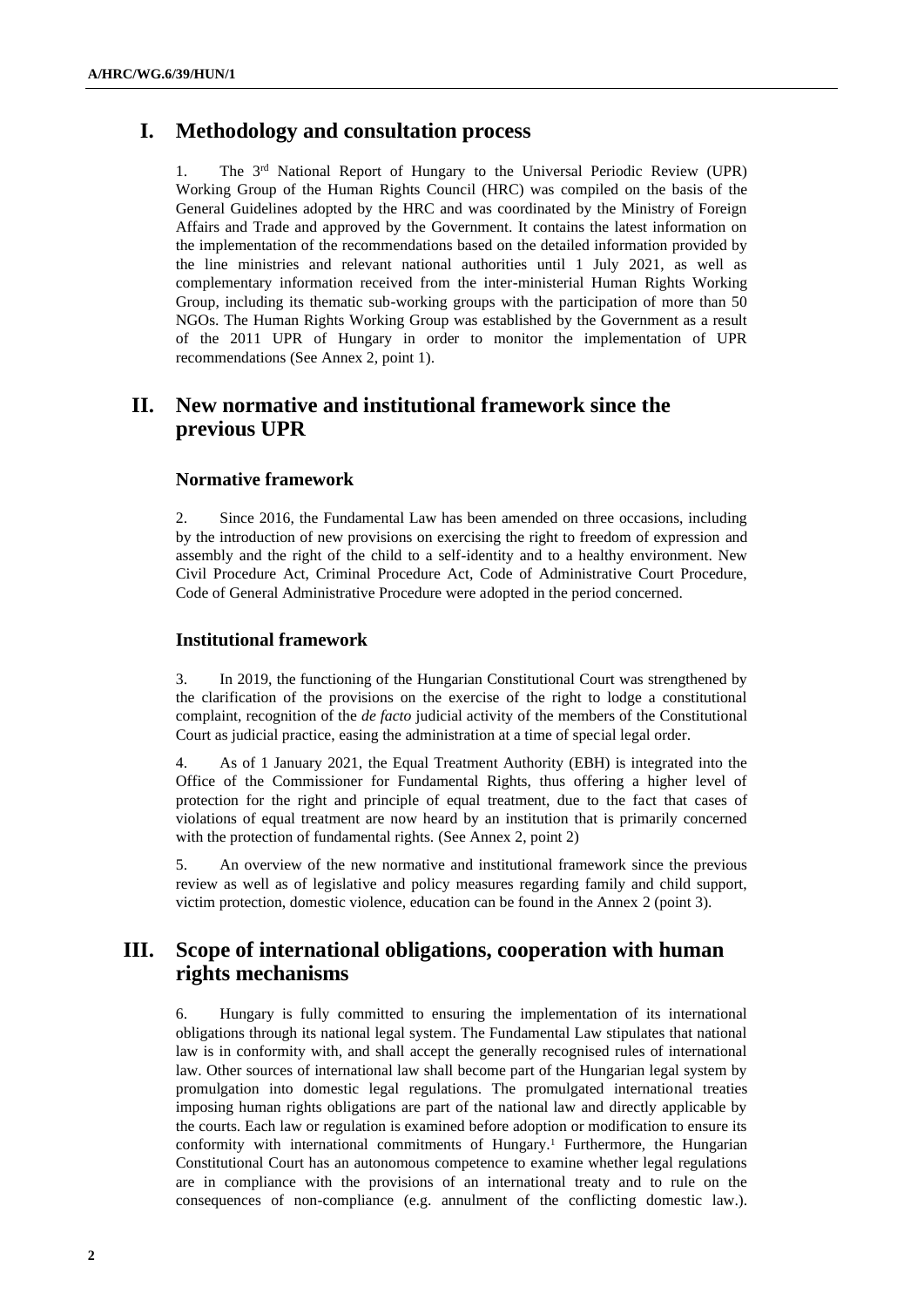Hungary is State Party to the majority of international and European human rights conventions and most of their protocols.

7. Hungary has been supporting the work of the HRC since its establishment and was its member between 2009 and 2012 as well as between 2017 and 2019 and also served as Vice-President of the Council in 2012. Hungary is also committed to cooperate with the Office of the High Commissioner for Human Rights and attaches great importance to its independence and effectiveness. Hungary has a standing invitation to special procedures since March 2001. It also provides voluntary financial contributions as well as written inputs to the activities of the OHCHR on a regular basis.

8. Hungary hosts regional representations and Global Shared Services Centres of a number of UN specialized agencies and international humanitarian organizations active in the promotion and protection of human rights, such as UNHCR, ILO, FAO, UNICEF, WHO, IFRC. By providing locations and facilities to these organizations Hungary contributes significantly to their cost-efficient thus more effective functioning.

# **IV. Voluntary commitments, pledges**

- 9. Hungary pledges to:
	- pursue an active role in the Human Rights Council, in particular by promoting minority rights, the rights of persons with disabilities, family and children's rights, freedom of religion and belief;
	- cooperate with instruments and mechanisms of the Human Rights Council, in particular by upholding its standing invitation to the special procedures.

# **V. Protection and promotion of human rights - implementation of the 2016 UPR recommendations**

10. During its second UPR in May 2016, Hungary received 221 recommendations, out of which it accepted (fully or partially) 201 and noted 20.

11. Having regard to the strict word limit, the current report is concise and clustered into 15 topics. For the ease of reference, please find the number of the relevant 2016 recommendation in brackets throughout the text.

12. The full list of the clustered recommendations can be found in the Annex 2 (point 4).

### **A. Ratifications, international cooperation in the field of human rights**

13. In line with its pledge, Hungary has examined the possibility of ratifying the proposed ILO labour standard. Currently, ILO Convention No. 189. is not among the conventions proposed for ratification by the National ILO Council, however it does not mean that Hungary refuses its ratification. (128.2)

14. Hungary is party to the Convention relating to the Status of Stateless Persons, the Convention to Fight Discrimination in Education, as well as the Geneva Convention of 1951 and Protocol of 1967 relating to the Status of Refugees. (128.5)

15. The Rome Statute of the International Criminal Court was signed and ratified by Hungary. As a constitutional requirement, Hungary is fully committed to ensure the conformity of the national legal system with its international commitments, therefore the provisions of the Criminal Code on crimes against humanity and war crimes have been amended in order to be in line with the Statute. The draft bill on the promulgation of the Statute in national law has been submitted to the Parliament by the Government (128.5, 128.20, 128.29)

16. Hungary decided not to ratify the Istanbul Convention. The Hungarian National Assembly expressly confirmed that it does not support the ratification of the Istanbul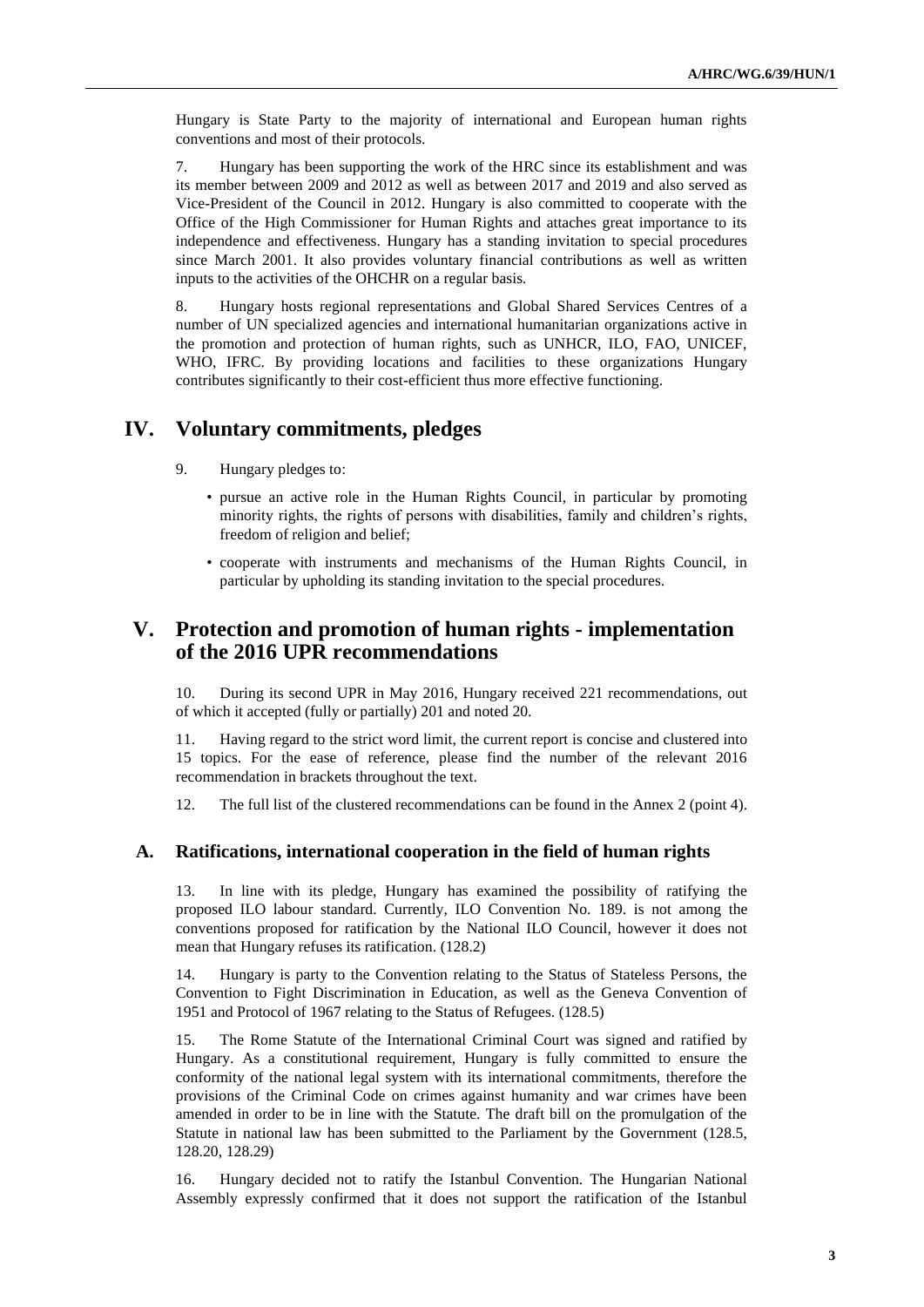Convention because of its concept of so-called gender and gender-based approach to asylum.<sup>2</sup> In our view, it is not the ratification of a treaty, but the tangible results of Government actions that make prevention and combating violence against women and domestic violence a reality. (128.6. 128.8, 128.134)

17. Hungary submitted its periodical reports to the Human Rights Committee, the Committee of the Rights of Persons with Disabilities (CRPD), the Committee on the Elimination of Racial Discrimination (CERD), the Committee on the Elimination of All Forms of Discrimination against Women (CEDAW) and the Committee on the Rights of the Child (CRC). The Government strives, within its capacities, to eradicate any further backlog as well as to implement the recommendations of the UN Treaty Bodies and Special Procedures. (128.41, 128.42, 128.43, 128.44, 128.45)

# **B. Human rights infrastructure including national human rights institutions**

#### **Human rights instruments**

18. The independent judiciary, the Constitutional Court and the Commissioner for Fundamental Rights play a crucial role in safeguarding human rights and the rule of law. The Hungarian constitutional system ensures the respect for human rights even under special legal order. Paragraph (2) of Article 54 of the Fundamental Law ensures that under a special legal order, the application of the Fundamental Law may not be suspended and the operation of the Constitutional Court may not be restricted. The functioning of the Constitutional Court has been continuous during the state of danger declared due to the COVID-19 pandemic and the Court provided an independent and adequate constitutional review of legal provisions (as under normal conditions); special procedural rules facilitated its activities. (128.21, 128.26, 128.27, 128.28)

19. During the period considered, Hungary adopted, with engagement of the civil society, several sectoral human rights action plans, such as the National Social Inclusion Strategy or the National Disability Programme. These strategies set out more targeted objectives and indicators than a general national human rights action plan may provide. (128.23)

20. The National Preventive Mechanism operates within the Office of the Commissioner for Fundamental Rights. The budget of the Office increased between 2013 and 2021 by a total of 87.5% from 1,138.2 million HUF to 2,134.2 million HUF mainly in order to allow the Office to perform the above task.

21. As of 1 January 2021, the Equal Treatment Authority (EBH) is integrated into the Office of the Commissioner for Fundamental Rights. The new model, which is in line with relevant provisions of European Union law, offers a higher level of protection for the right and principle of equal treatment as equal treatment cases are now examined by an institution surrounded by stronger constitutional guarantees. The Office of the Commissioner for Fundamental Rights took over the tasks of the EBH with full powers and received adequate resources to carry out these new tasks. (128.32, 128.55)

22. Independent monitoring of the implementation of the rights of the child is ensured by the Commissioner for Fundamental Rights. The Commissioner (ombudsperson) shall pay special attention, especially by conducting proceedings *ex officio*, to the protection of the rights of children. During the period concerned, numerous investigations as well as several projects launched by the Commissioner demonstrate that the ombudsperson regularly puts issues related to ensuring and protecting children's rights into the focus of his attention. In urgent cases indicated by the Commissioner, the legislator reacts with utmost diligence.

23. In order to protect families and children, the Family Law Working Group was established, which – with the involvement of the Human Rights Working Group – keeps contact with more than 60 civil society organisations. The tasks of the Working Group are to identify intervention points that require legislation, enforcement, organization of the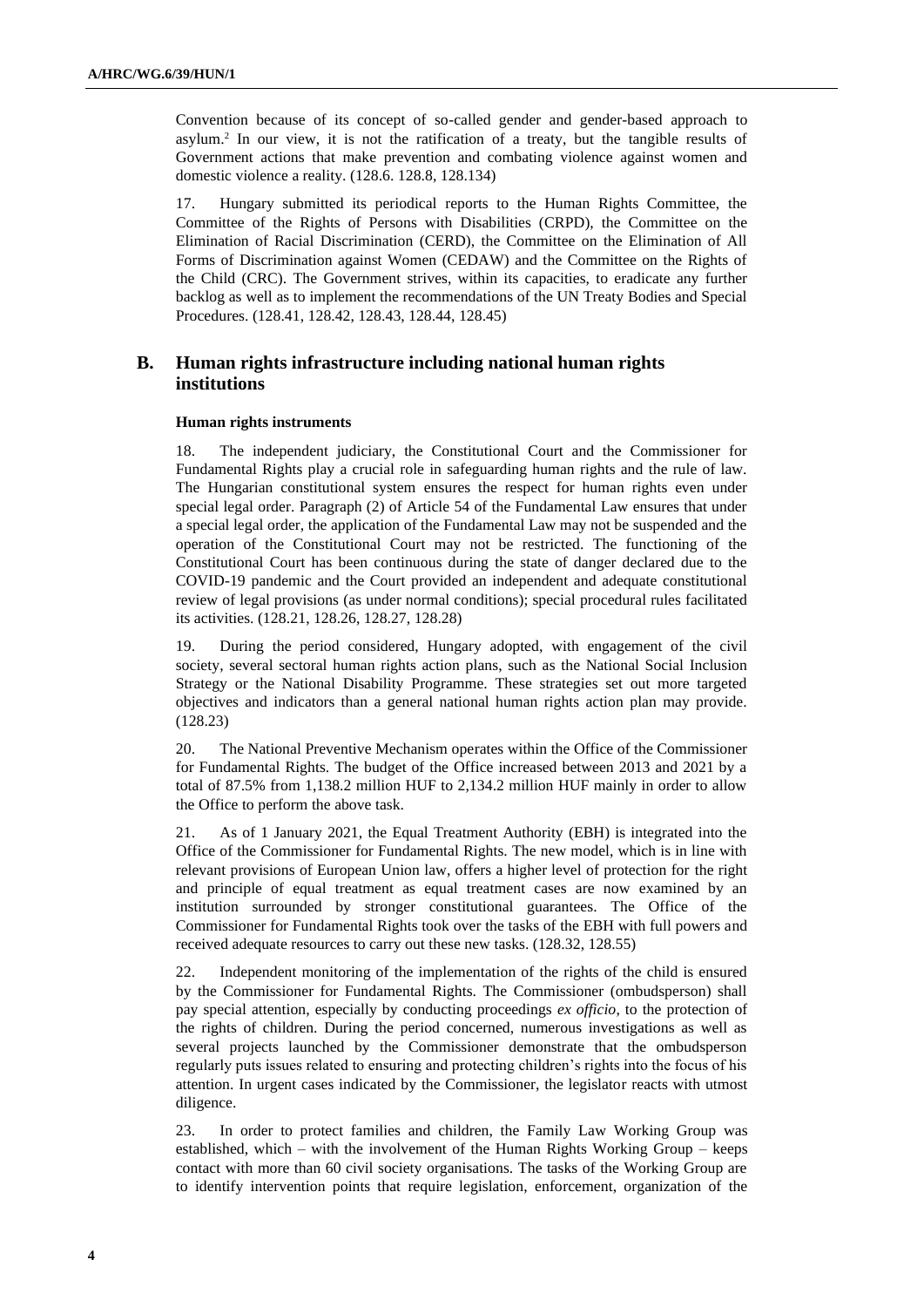work of authorities and other measures, and to examine what measures need to be taken by the Government in the field of protection of families, children and women. (128.35)

#### **Equal rights and non-discrimination**

24. The Fundamental Law guarantees the fundamental rights to everyone without discrimination based on any ground such as race, colour, sex, disability, language, religion, political or any other opinion, ethnic or social origin, wealth, birth or any other circumstance whatsoever. As the primary source of law in the Hungarian legal system, the provisions of the Fundamental Law are to be applied and respected in all areas of life and branches of law. The Equal Treatment Act stipulates that all persons on the territory of Hungary must be treated with the same respect. The Equal Treatment Act as a general law on anti-discrimination renders already existing rules comprehensive. It is in line with relevant international norms and contains consistent, comprehensive and detailed antidiscrimination provisions. In addition to the general provisions the law provides for the enforcement of equal treatment in specific areas and prohibits both direct and indirect discrimination. (128.39, 128.48, 128.49, 128.52)

#### **Independence of the judiciary**

25. The independence of the judiciary is guaranteed by the Fundamental Law and the relevant sectoral legislation. Judges are only subordinated to law and may not be instructed as regards their judicial activity. Judges may not be members of political parties or engage in political activities. The organisation of the judiciary is also independent, headed by the President of the National Office for the Judiciary (NOJ), who is a judge, and whose independence from the executive is guaranteed by the Fundamental Law. The President shares competences with the National Judicial Council (NJC) whose members may only be judges. Even the Venice Commission acknowledged in 2019 that a number of pivotal elements of the Hungarian judicial system and powers of the NJO's President had been transferred to the NJC. The rules of assessing applications for a judicial position guarantee that whenever a candidate is appointed or promoted, elected bodies of judges have a decisive role. It means that it is either a local judicial council determining the ranking of applicants or the NJC giving prior consent to the appointment of the 2nd or 3rd ranked candidate. The increase of an average 32% in the salary of judges in 2020 is followed by a salary growth of more than 12% in 2021 and 13% in 2022, ensuring the independence of judges.

26. The NJC shall define its own budget before the year to which it pertains, and shall consequently make an agreement thereon with the President of the NOJ. The budget of the NJC constitutes a separate chapter within the budget of NOJ.

27. Concerning the functioning of the Constitutional Court, neither the organisation, nor the competences of the Constitutional Court can be changed without the legitimate aim in a democratic state. The fifteen members of the Court are elected by the Parliament with qualified majority for a term of twelve years, re-election is excluded. The independence of Constitutional Court judges is safeguarded by a number of measures: immunity is ensured as in case of ordinary court judges; members of the Constitutional Court may not be members of political parties or engage in political activities either. (128.150, 128.152)

#### **Electoral system**

28. The legal framework for parliamentary elections established the constituency boundaries at the parliamentary elections in a way that ensures the highest possible level of proportionality. The provisions concerning political advertising in the electoral campaign comply with international standards, as well as the requirements of the Hungarian Constitutional Court. At the same time, they ensure that the efficiency of the campaign does not depend on the financial sources the parties have at their disposal and contributes this way to the democratic process. Public campaign funding and expenditure ceilings are aimed at securing equal opportunities for all candidates. Independent review through the State Audit Office as well as extensive transparency requirements apply for campaign costs.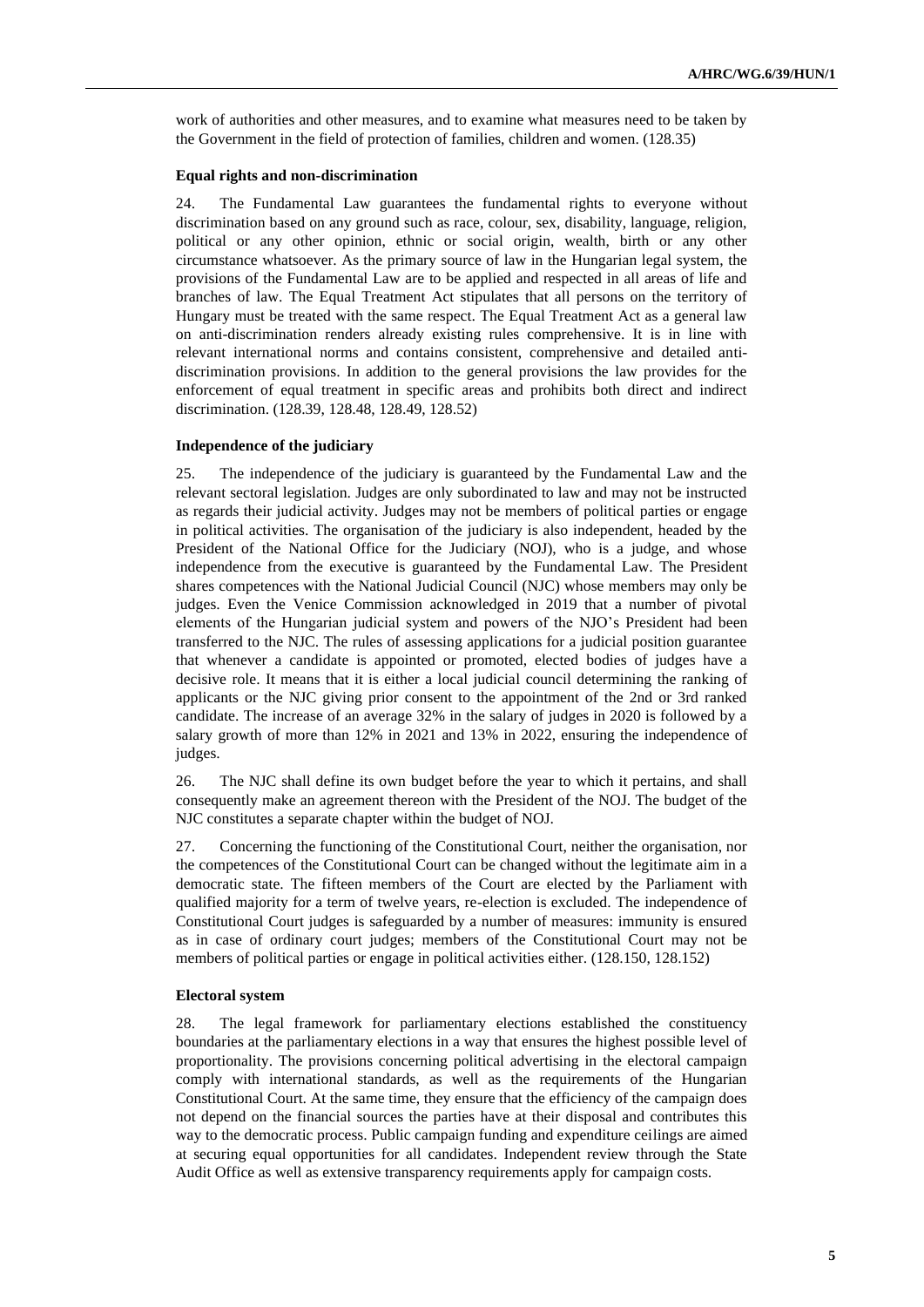29. Election commissions are independent bodies serving voters, subject only to the law, and their primary task shall be determining the election results, ensuring the fairness and legality of elections, ensuring impartiality and, if necessary, restoring the legal order of elections. The seven members and three alternate members of the National Election Commission shall be elected by Parliament for a term of nine years on the proposal of the President of the Republic.

30. The OSCE/ODIHR mission found that at the parliamentary elections in 2018 fundamental rights and freedoms were respected, the electoral legal framework formed an adequate basis for democratic elections and the election administration fulfilled its mandate efficiently. (128.124)

## **C. Cooperation with civil society in the advancement of human rights**

#### **Public consultation**

31. As far as formal and informal dialogue and public consultation between the Government and civil society are concerned, in line with the Public Participation Act, all draft bills, governmental decrees and ministerial decrees are published on the Government's webpage prior to their submission to Parliament. Public consultations are to be carried out within the framework of general (mandatory) or direct (optional) consultations. The minister responsible for drafting a law concerned shall consider the opinions received and prepare a general summary of them and – in the case of rejected opinions – a standardised explanation of the reasons for rejection, which have to be published on the webpage along with the list of those offering their opinions.

In the field of human rights, the Human Rights Working Group ensures the possibility for extensive consultations. The Government established the Human Rights Working Group with the main purpose of monitoring the implementation of human rights in Hungary, conducting consultations with civil society organisations, representative associations and other professional and constitutional bodies as well as promoting related professional communication. (See Annex 2, point 1)

33. The National Economic and Social Council is a consultative and counselling body, comprising the representatives of employers, employees, NGOs, representatives of scientific life and the arts, as well as representatives of established churches, that provides opinions on different topics and raises questions to government bodies. It works independently from the Parliament and the Government. (128.36, 128.40)

#### **Access to public data**

34. In line with international and European standards, the Info Act only allows labour costs to be charged in a public data request, if the fulfilment of a data request involves disproportionate use of human resources necessary to carry out the basic activities of the organisation performing public functions. The justification of cost-charging must be proven by the data controller. Only in exceptional cases can the fulfilment of data requests be conditional to the advance payment of related costs. In such cases, the requesting party shall be notified within fifteen days from the date of receipt of his or her request if there is any alternate solution available instead of making a copy of those documents. Restrictions are in line with applicable international norms, and are necessary and proportionate in a democratic society.

35. In the period concerned, there have not been such substantial changes in the relevant legal framework that would have made an extensive public consultation necessary. (128.37, 128.156)

#### **Functioning of civil society organizations**

36. Although, the legitimate aim of the restrictions on civil society organizations using foreign funding has been acknowledged by the European Court of Justice and the Venice Commission, the elaboration and adoption of the adjusted legal framework in line with the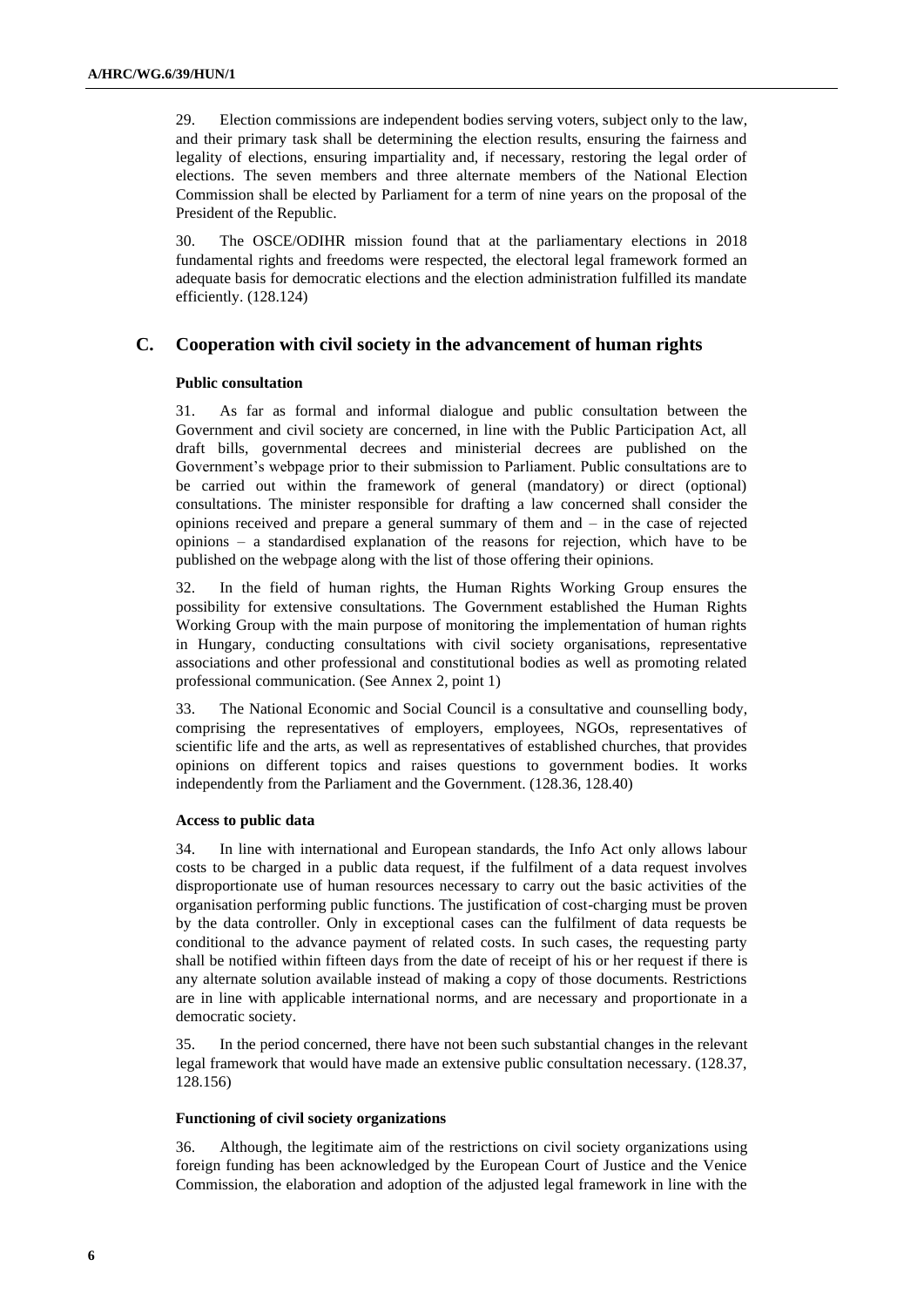EU Court's guidance and in close cooperation with the European Commission are underway. (128.38, 128.168)

37. As regards possible restriction of the rights of human rights defenders, it should be emphasized that the Fundamental Law guarantees the fundamental rights to everyone without discrimination based on any ground such as political or any other opinion. Any difference of treatment based on political or other opinion or belonging to an organisation whose aim is to protect certain interests or any other situation resulting in a less favourable treatment of these persons is to be considered direct discrimination and is prohibited by law. The Equal Treatment Act as well as the sectorial legislation provides for efficient legal remedies in case of discrimination. The case law of the Constitutional Court provides also extensive protection: through the new means of constitutional complaint not only against legal norms but also against judicial decisions. Therefore, any alleged violation of rights by state bodies can be challenged at independent courts and even at the Constitutional Court.

38. The Act on the right to assembly fully complies with international and European human rights standards. The law applies a regulatory solution and conceptual definition that fits well with proven foreign regulatory models in order to overcome the problems described above. The new Act facilitates freedom of assembly and attempts to exclude the possibilities of limiting the right to assembly with coherent and clear regulation and using clear definitions.

39. Regarding freedom of association, Hungary recognises the vital contribution of nongovernmental organisations to the promotion of common values and goals (over 60 000 NGOs are operating in Hungary). They play an important role not only in the democratic control of the government and shaping public opinion but also in addressing certain social difficulties and fulfil other community policy needs. Civil society organizations are forms of expression of democracy and the self-induced organization of society and the relevant legal framework facilitates their proper functioning. Organizations under the right of freedom of association may pursue any activity that is in harmony with the Fundamental Law and that is not prohibited by law. Under the right of association, armed bodies may not be created, and activities for the pursuit of public functions conferred under the exclusive jurisdiction of public bodies by law may not be carried out. Hungarian legislation ensures the lawful operation of organizations under the right of freedom of association including political parties through the intervention possibilities of the independent public prosecution<sup>3</sup> and judiciary. (128.161, 128.162, 128.163, 128.164, 128.165, 128.166, 128.167)

### **D. Family**

40. Family is a fundamental unit of society and the basis of the survival of the nation. Therefore, its protection is a high priority for Hungary. The Fundamental Law protects the institution of marriage as the voluntary union of a man and a woman, and the basis of family ties are marriage and the relationship between parents and children. Since 2020, the Fundamental Law provides that the mother is a woman and the father is a man. This reflects the biological truth and, read in conjunction with other provisions of the Fundamental Law, puts forward values that wish to serve the benefit of future generations. (128.122)

41. Under the Civil Code, the legal age for marriage is 18 years. Minors above 16 years may only marry exceptionally, and only if they can present the prior consent of the Guardianship Authority. Before issuing this consent, the Guardianship Authority carries out a meticulous investigation (that is fully detailed in the Annex 2, point 3). A marriage of a minor without such prior consent is void. (128.123)

42. To support couples who intend to have children, Hungary provides for artificial insemination and reimburses the costs of maximum six in vitro fertilisation procedure and five artificial insemination (up until the mother is 45 years old). (128.172)

43. Against the backdrop of the protection of the family, Hungary intensely strives for equality between women and men by promoting women's participation in the labour market without being disadvantaged because of childbearing. This rationale, i.e. the well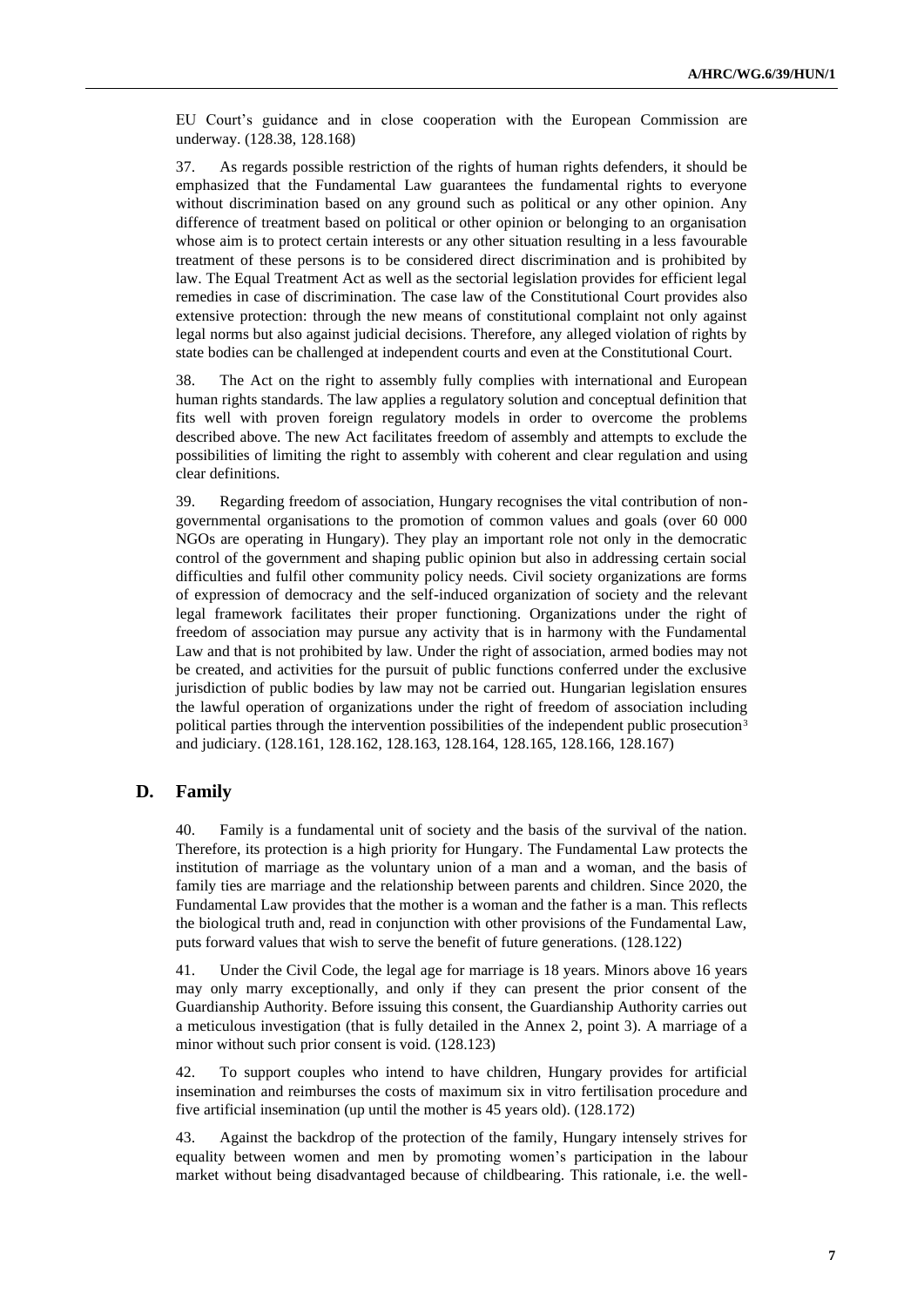being of the family, is the basis of numerous measures of the Hungarian Government, see below: (128.22, 128.34, 128.43, 128.47, 128.57)

- Development of the nursery system: In 2017, Hungary carried out a large-scale reform of the nursery services by introducing a demand-driven system (see details in the Annex 2). If no local nurseries are available or they operate on full capacity, parents may receive a subsidy of HUF 40,000 (USD 140) per month to place their children in family/workplace nurseries or in non-local authority maintained nurseries/mini nurseries while they are working. Nursery capacities increased by 67% from 2010 to July 2021. This development helps to combat territorial inequalities, supports the social inclusion of disadvantaged children, helps the reconciliation of work and family life and supports the employment of women. (128.25, 128.34, 128.170.)
- Family tax allowance: Hungary operates a generous family tax allowance regime. The personal income tax may be reduced gradually per the number of the children raised by the taxpayer. Between 2016 and 2019, the amount of tax benefit for families with two children was doubled. This tax benefit can be divided between mothers and fathers (the beneficiaries are mostly women). (128.47, 128.170)
- Child care fee: From 2016, parents whose children are older than 6 months may be employed without losing their eligibility to child care allowance and child care fee. In addition, students of higher education who have children may receive 2 years of child care benefit since 2018. As of 2020, non-retired grandparents are also eligible to child care fee if both parents are (or the single parent is) employed. (128.47, 128. 62)

44. In 2021, Hungary set up a complex 'Family Housing Programme' that supports the family to create their home. This programme includes direct financial support (such as nonrefundable subsidies like the Family Housing Subsidy or the residential state loan), a favourable VAT-treatment (like special VAT-exemption for families with at least one child) and home renovation supports. The detailed description of the programme is in the Annex 2 (point 3). (128.47, 128.70)

45. The Hungarian family policy pays special attention to single parent families. As of 2017, these families are prioritised at the nursery admission, and in 2018, Hungary set up the Single Parent's Centre where lawyers, family care workers, psychologists and other professionals help single parent families.

46. In 2019, a dedicated Family Protection Action Plan was introduced. Under this programme, married couples can apply to a 'Baby expecting subsidy', a very favourable loan for couples planning to have children within ten years. The Action Plan also includes a special non-refundable subsidy for the family having at least three children to buy a family car (see the details in the Annex 2, point 3). (128.47, 128.70)

47. Finally, the education for family life is embedded in the National Core Curriculum appearing in nearly all subjects. The subject of ethics taught in grades 1–8 addresses various aspects of equality between women and men and family life, and schools may introduce a separate subject (education for family life) in grades (1–12). (128.57, 128.59)

### **E. Women, equality between women and men**

#### **Women on the labour market, pay gap**

48. The Hungarian Government promotes the employment of women raising children. Work and family should not be mutually exclusive, but complementary elements. The employment rate of women aged 20–64 was 67% in 2020 according to the Eurostat (compared to 54.6% in 2010). The greatest increase is observed in the subcategory of women raising small children (see details in the Annex 2). The Empowering Women in the Family and Society Action Plan 2021-2030, consulted with experts and NGOs, specifically elaborates on the better reconciliation of family life and work, empowering women in areas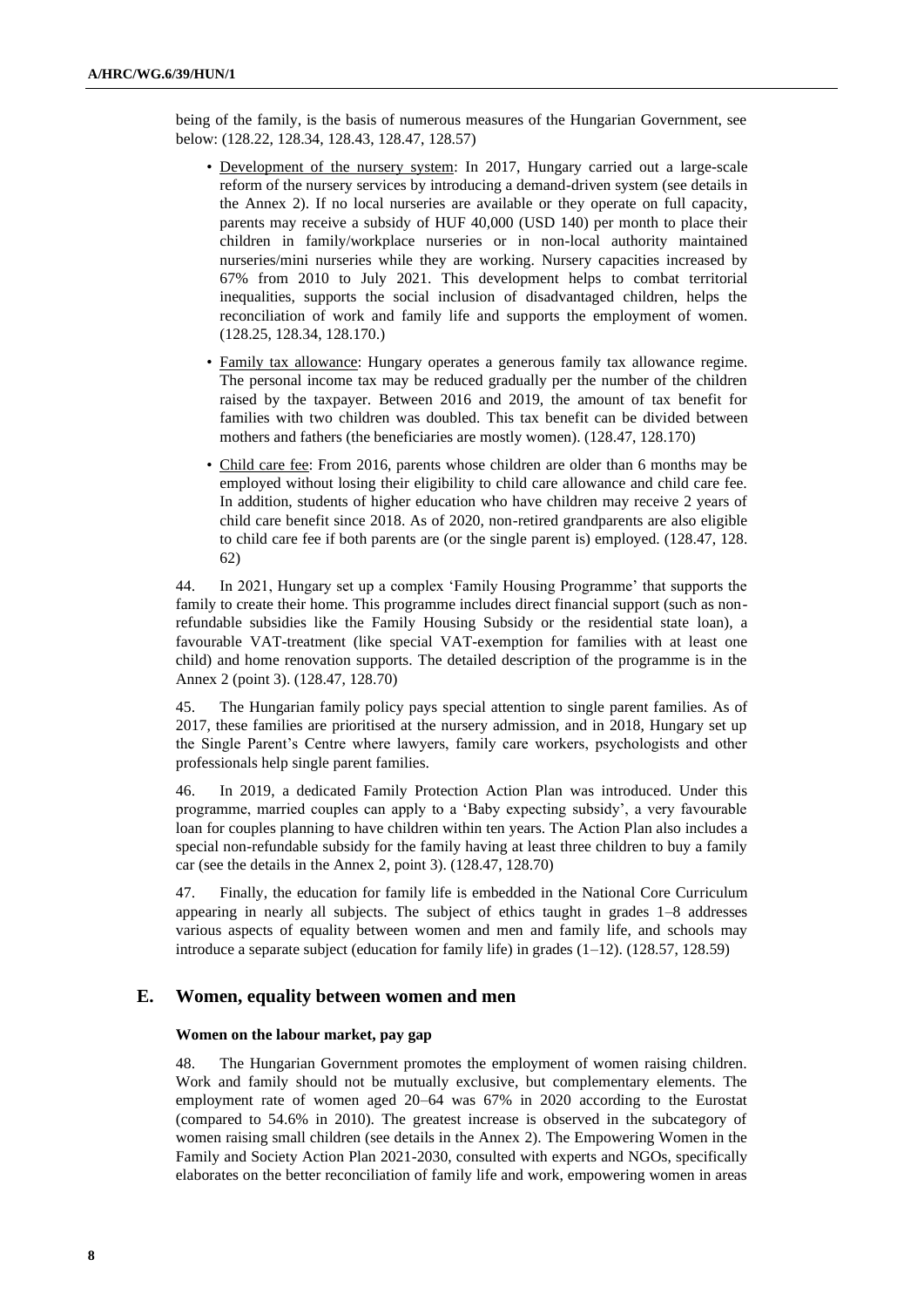where they are underrepresented, and creating equal economic, health and social protection for men and women. (128.25, 128.58, 128.66)

49. Hungary facilitates the return of mothers to the labour market via various measures (128.47, 128.62, 128.170, 128.72):

- as of 1 July 2021, the rate of infant care fee (benefit for mothers for 168 days after giving birth) increases from 70% to 100% of the mother's previous gross monthly salary;
- under the Job Protection Action Plan programme, employers who employ parents with small children may claim back part of their social contribution tax and the vocational training levy. The amount of this benefit was raised in 2019;
- from 1 January 2020, the rules on part-time employment were amended favourably for the employees (see detailed in the Annex 2);
- with the financial support of the 'Women in the Family and at the Workplace' program, 71 Family and Career Points were established by 2018. These centres provide trainings, coaching and mentoring programmes about personal development, entrepreneurial and self-employment skills of women. The majority of these centres are situated in more disadvantaged areas of Hungary;
- since 1 January 2020, women having four children are lifelong exempt from paying personal incomes taxes;
- since 2018, the so-called Birth Grant (a one-off lump-sum payment) is extended to Hungarian mothers living outside the borders of Hungary.

50. Pay gap in Hungary shows a clear decline, with the difference of the gross hourly wage between man and women being 14.2% in 2018 (compared to 17.6% in 2010 and to 15.3% EU-average in 2018). This decrease is explained by the significant wage increase in sectors where women are overrepresented (such as in health care, education or public administration, see details in the Annex 2). (128.62, 128.170) Further, the Hungarian business enterprise environment is suitable for women, as evidenced by the 'Women, Business and the Law 2019' report of the World Bank, with Hungary scoring 93.75 out of 100.

#### **Participation of women in public and political life**

51. For Hungary, it is paramount that women receive fair chances to participate in public life, including in legislation. Instead of so-called gender quotas (that ignore the qualifications and the suitability of the applicants), Hungary believes in providing equal opportunities. Currently, three female ministers are working in the Hungarian Government, one of them being the Minister for Families, who is responsible for family policy. Further, the Women's Public Leadership Training Program – launched in 2018 and supported by the National Talent Program – offers a free, practice-oriented training for women aged 18-36 who have the ambition to participate in public life. In addition to this, several clubs and associations help this aims, (see detailed in the Annex 2 (point 3). (128.63, 128.64, 128.65)

52. Women who are working in the public administration are supported as per Governmental Administration Act (see the details in the Annex 2 (point 3). (128.62)

#### **Domestic violence**

53. As a major development in the Hungarian service scheme for victims of domestic violence, several new institutions were established.

54. To prevent the escalation of an abusive situation, Hungary set up Crisis Management Ambulances in 2018 that operate on a regional level and provide legal, psychological and social services. The free, 24/7 hotline of the National Crisis Management and Information Telephone Service provides information and helps to find a safe shelter for the victim in an acute crisis situation. Crisis Centres provide accommodation and complex (legal, psychological and social) assistance to victims of domestic violence who had to leave their home (be it alone or with children), for up to 4 weeks. Secret Shelters are accommodating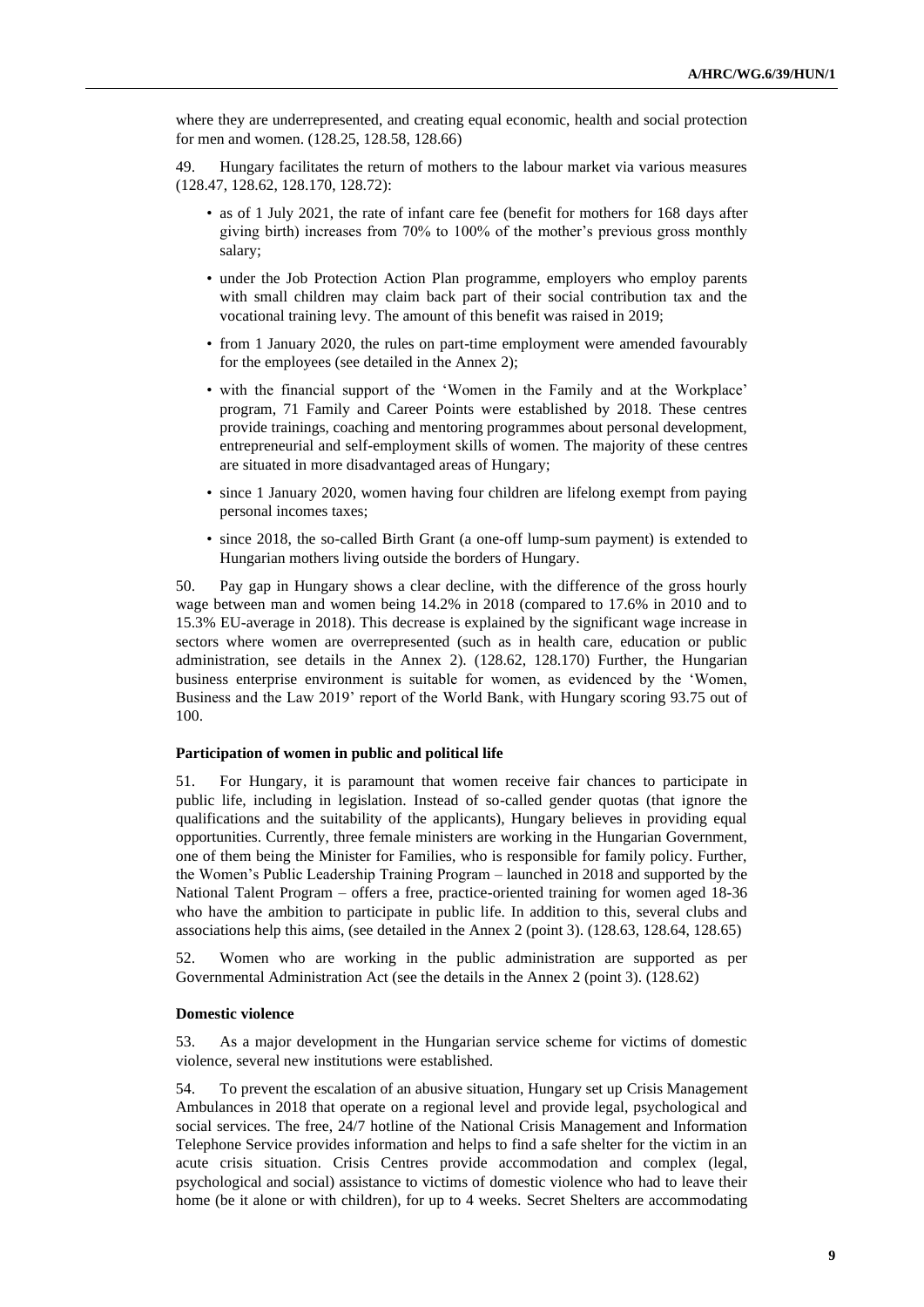victims of severe domestic violence who are in life danger. Currently, 8 shelters operate, granting accommodation for up to 6 months. The social reintegration of victims is assisted by Halfway Houses that provide long-term housing (up to 5 years) and legal and psychological assistance to the tenants. This institutional framework received vast financial support in the past years, detailed in the Annex 2 (point 3). Currently, beside the National Crisis Management and Information Telephone Service 20 Crisis Centres, 21 Halfway Houses, 8 Secret Shelters, 7 Crisis Management Ambulances and 2 Temporary Accommodations with extended capacity are operating. Between 2014–2017, five awareness raising campaigns were organised under the slogan "Notice it!", and in 2018, under the slogan "Love does not hurt". The child protection signal system is also involved in the detection of the early signs of domestic violence in a way of professional trainings and flyers. (128. 131, 128.132)

55. As outlined above, Hungary considers the elimination of violence against women as a priority, and has a variety of measures in force serving this purpose (that are in line with the overwhelming majority of the provisions of the Istanbul Convention). (128.6, 128.8, 128.134)

#### **Women, peace and security**

56. Hungary is currently preparing its National Action Plan based on UN Security Council resolution 1325.

## **F. Children and youth**

#### **Child protection and social support**

57. Hungary strengthened the child protection system and integrated the signal system of the family assistance and the signal system of the child service. Therefore, as of 2016, a unified and stronger signal system serves the (preventive) child protection.

58. In 2018, Hungary launched a new system of social assistance, under which supporting professionals/experts (called as kindergarten or school assistance) are working in kindergartens, schools and dormitories, and who is working for prevention and help/promotion development programmes.

59. In 2019, Hungary introduced a new benefit for parents taking care of their children that are either seriously disabled, or permanently ill and reliant on care, regardless their age (the 'Child home care fee'). The amount of the fee is currently HUF 147,315 per month, and it will gradually be raised to the level of the applicable minimum wage by 2022. Under the period in which one receives 'Child home care fee', the recipient/beneficiary is eligible to social and health care.

60. As of 2021, foster parents receive an increased monthly fee if they raise children with special/complex (or dual) needs. (128.178). Since 2019, the territorial child protection services may operate services (such as the Barnahus model) for the examination and therapy of neglected and abused children, especially those who have been sexually abused. (128.178)

61. In 2020 the so-called 'general protection measure' was introduced in order to protect children who are suspected victims of trafficking. The police may place these children in a designated home. (128.139)

62. As of January 1, 2016, it was introduced obligatory/bound/obligated for local governments to organize holiday catering/provide healthy food and enriching activities to all children in need. (128.170)

63. To support young people to start their life, a new tax allowance will be introduced in 2022 (see Annex 2, point 3).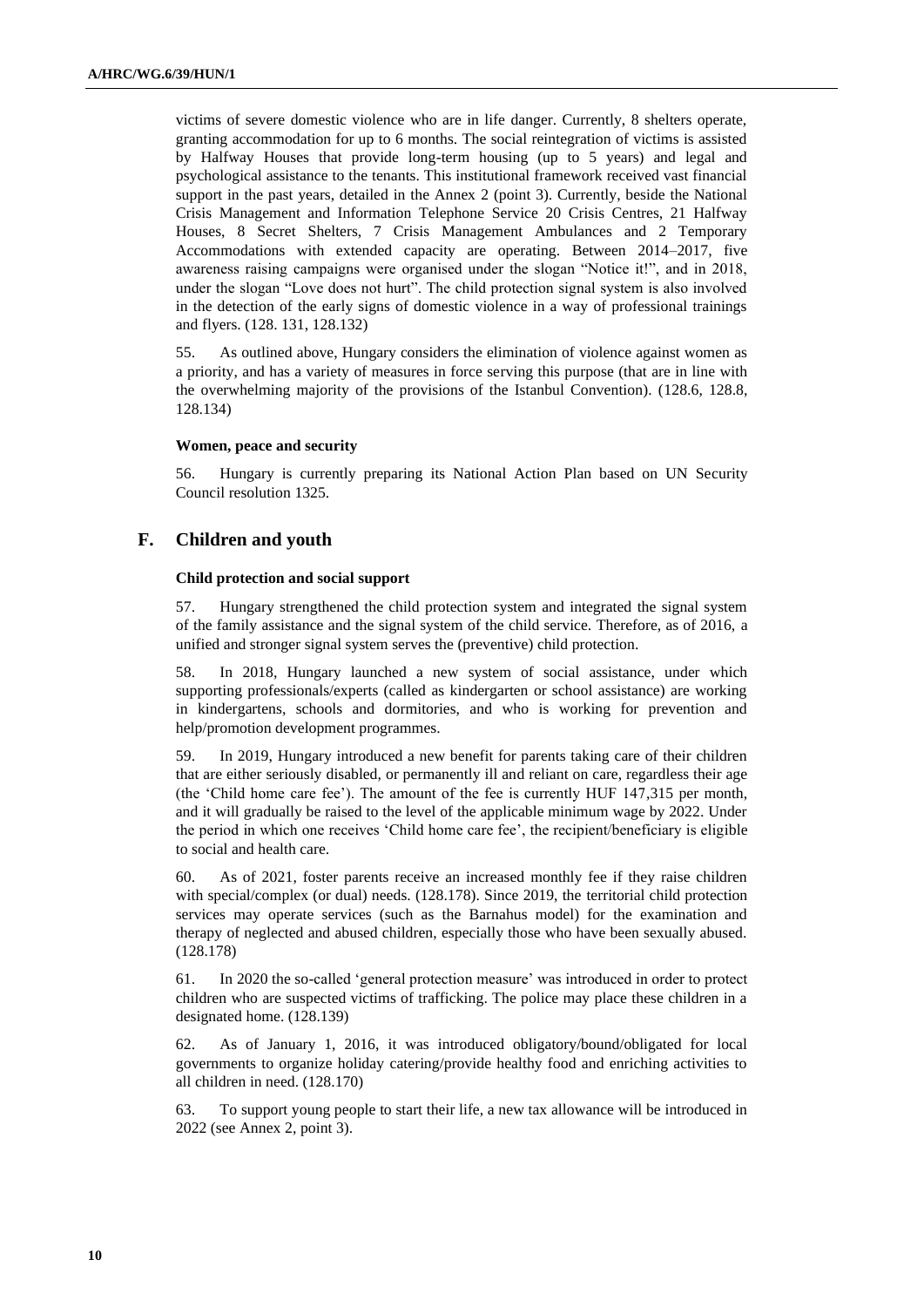#### **Children in education**

64. In order to ensure access to quality, inclusive education, and to improve school performance especially for vulnerable students' groups, systemic measures were introduced in line with the Mid-term Strategy against School Leaving without Qualification and Public Education Development Strategy. Particularly, access to quality early childhood education and care has been strengthened to improve educational outcomes; professional assistance is being provided for low performing schools on an ongoing basis; early warning and pedagogical support system to prevent drop-outs from schools. To reduce social inequalities, from 2017 students are entitled to free textbooks in all grades of primary school (grades 1–8) and in the first grade of secondary school (grade 9). In 2020, this was extended to all students in grades 1–12. In addition, from 2016, local governments have to organise catering during the holidays for disadvantaged and severely disadvantaged children. This is heavily supported from the central budget (approx. HUF 79.46 billion for institutional catering, and HUF 3.03 billion for catering during the holidays for disadvantaged children in 2020). (128.47, 128.170)

65. The National Core Curriculum and the framework curricula contain the topic of 'The rights of the child, democracy and citizenship' as a 'cross-cutting' subject. Its content appears in subjects of history, active citizenship and economic studies. (128.176)

66. In 2017, the National Minority Committee of the Hungarian Parliament set up a program to support financially (via scholarships and targeted supports) the education of minority teachers. Upon the initiative of at least 8 parents, the education or care of children belonging to minorities must be organised. The minority language and the folklore teaching follow the framework curriculum approved by the national minorities' local government, while the other subjects follow the general national curriculum. (127.87, 128.88, 128.89, 128.91)

### **G. Persons with disabilities**

#### **Policy measures**

67. In 2015, the Hungarian Parliament adopted the National Disability Programme 2015-2025. Based on the evaluation of the past years, the new strategy sets out the main development directions of the disability policy within the envisaged 11 years in a new structure over a longer period than before. In 2020, a new Action Plan for the Implementation of the National Disability Programme was adopted for 2020–2022.

68. In 2020, the Sign Language Act was amended to allow for a state-recognized language examination in Hungarian sign language. The state also allowed sign language to be taught to deaf children by adults who are native language users who use sign language as their primary language and are included in the List of Sign Language Instructors, and the state covers/will bear the costs of interpretation when using the state health system.

69. As of 1 January 2021, detailed conditions for the provision of elementary rehabilitation benefit for visually impaired persons are laid down in legislation. (128.177, 128.178, 128.182)

#### **Education**

70. In 2016 and 2020, the special vocational educational system and trainings were revised. In 2017, the so-called development schools system (for learners with moderate intellectual disability) was reformed and a new practical curriculum was adopted. The rules for the mobile special educator and mobile conductor network were also updated. In 2020, the national core curriculum and the framework curricula were also revised. Moreover, in 2013 the entire specialized pedagogical service system, including special educational needs (SEN) diagnostic committee activities, has been reformed, while the diagnostic committee activities were revised in 2020. Currently, over 71% of children with disabilities participating in the public education system receive education in an inclusive methodological framework. The number of educational institutions involving the teaching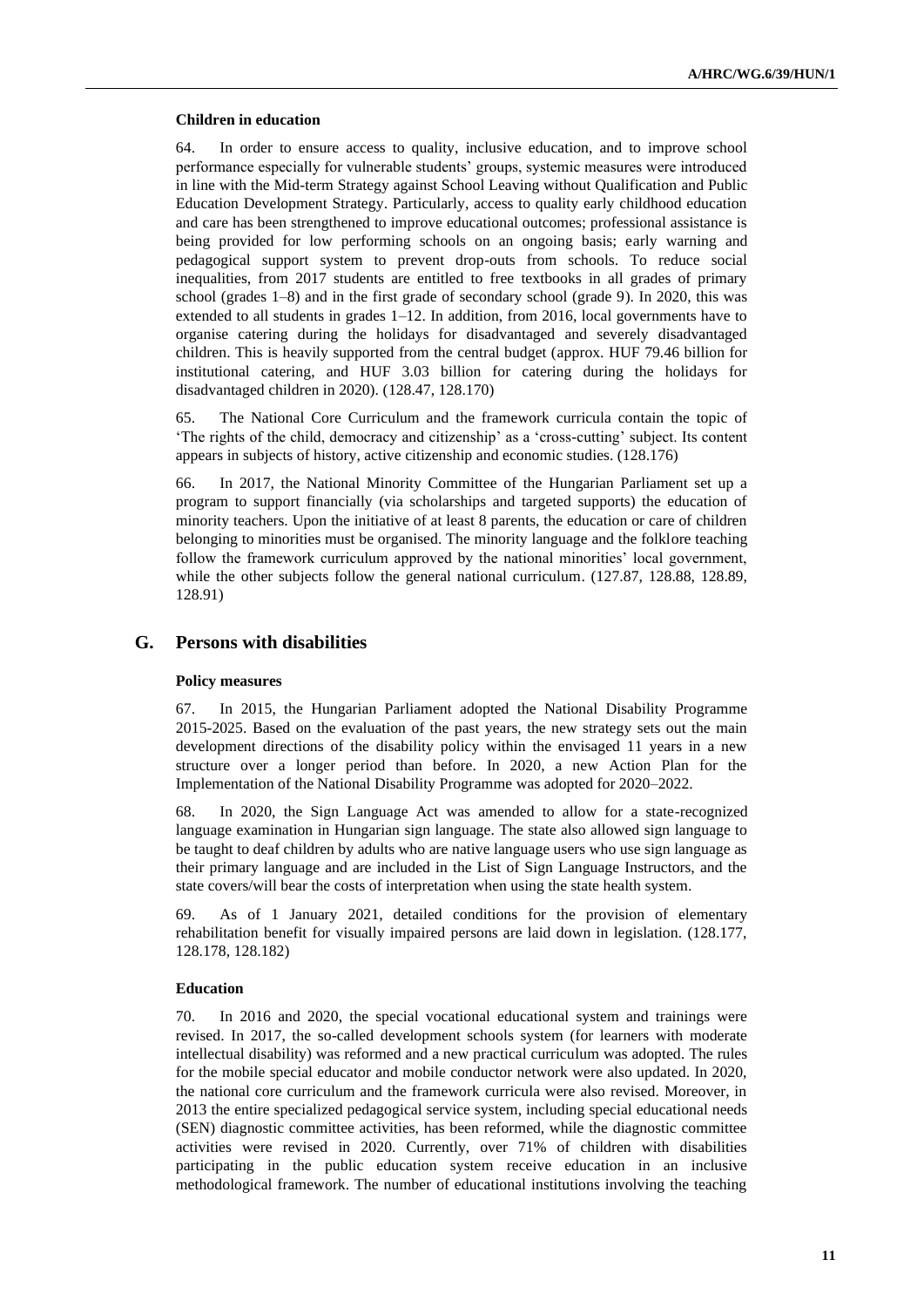of learners with SEN is 4341 (which is 75% of the institutions overall). (128.177, 128.178, 128.181, 128.182)

#### **Employment**

71. Hungary increased the employment rate of persons with disabilities through social contribution tax relief, rehabilitation services and wage subsidies provided from the government and the EU funds. The measures introduced also increased labour market demand for the employment of people with disabilities, increasing the employment rate from 18% in 2011 to 44% by 2020.

72. As of 1 January 2018, employees with disabilities are entitled to five working days of additional paid leave per year. The definition of a disabled worker has also been clarified in the Labour Code and in other labour legislation concerned. As of 1 January 2021, in order to facilitate the employment of disabled people, the provisions on wage limit in addition to social benefits have been repealed. The purpose of the amendments is to prioritise the rehabilitation of disabled and disadvantaged people over keeping them in an inactive status in order to provide them more effective help with carrying a paid employment, which enables them to support themselves and their families. (128.177, 128.182)

#### **Voting rights**

73. Until 2011, the previous constitution automatically excluded persons from suffrage who have been under capacity-limiting or capacity-excluding guardianship.<sup>4</sup> In contrast, As of 1 January 2012, the Fundamental Law has brought significant changes in the area of suffrage of persons under guardianship whose decision making is hampered as it vests the courts with the right to exclude the given person from suffrage upon an individual assessment of the concerned person's situation. In line with the provision of the Fundamental Law, Act on the electoral procedure stipulate that the court has to decide whether it excludes persons who have been put under capacity-limiting or capacityexcluding guardianship from suffrage or not. If the court does not exclude the adult person from suffrage, he/she has the right to vote and to be voted for, and to exercise these rights in person as well as to make legally valid statements in this context on his/her own.<sup>5</sup> (128.179, 128. 180)

#### **Independent living**

74. In 2011, the Deinstitutionalization Strategy 2011-2041 was adopted and governmental and EU funds have financed the projects necessary for the implementation of the Strategy. In accordance with the principles of the Strategy, supported housing was introduced in 2013. In 2019, nine times as many persons with disabilities used supported housing as in 2014, with the ratio being five times higher for psychiatric patients. Supported housing can be created not only through deinstitutionalisation, but also through the construction of new services.

75. As the Government pays particular attention to children with disabilities, the revised deinstitutionalisation concept also includes deinstitutionalisation for children living in child protection facilities. The latest amendment to the Child Protection Act also confirms the concept: in the case of foster children, supported living has been named among the forms of home provision services from 1 January 2020.

76. In order to support persons with disabilities to live independently, Hungary has launched different tenders in the recent years co-financed by EU funds. For example the "Developing ICT-based remote services for the daily lives of people with disabilities" tender aims to provide the best possible support to persons with disabilities in achieving independent living and self-determination through the development of new and existing ICT services. The "Developing and improving access to professional and public services for persons with disabilities" tender aims to improve public services responding to the needs of people with disabilities: improving access to public services, establishing a network of counselling, providing information, developing new services, improving the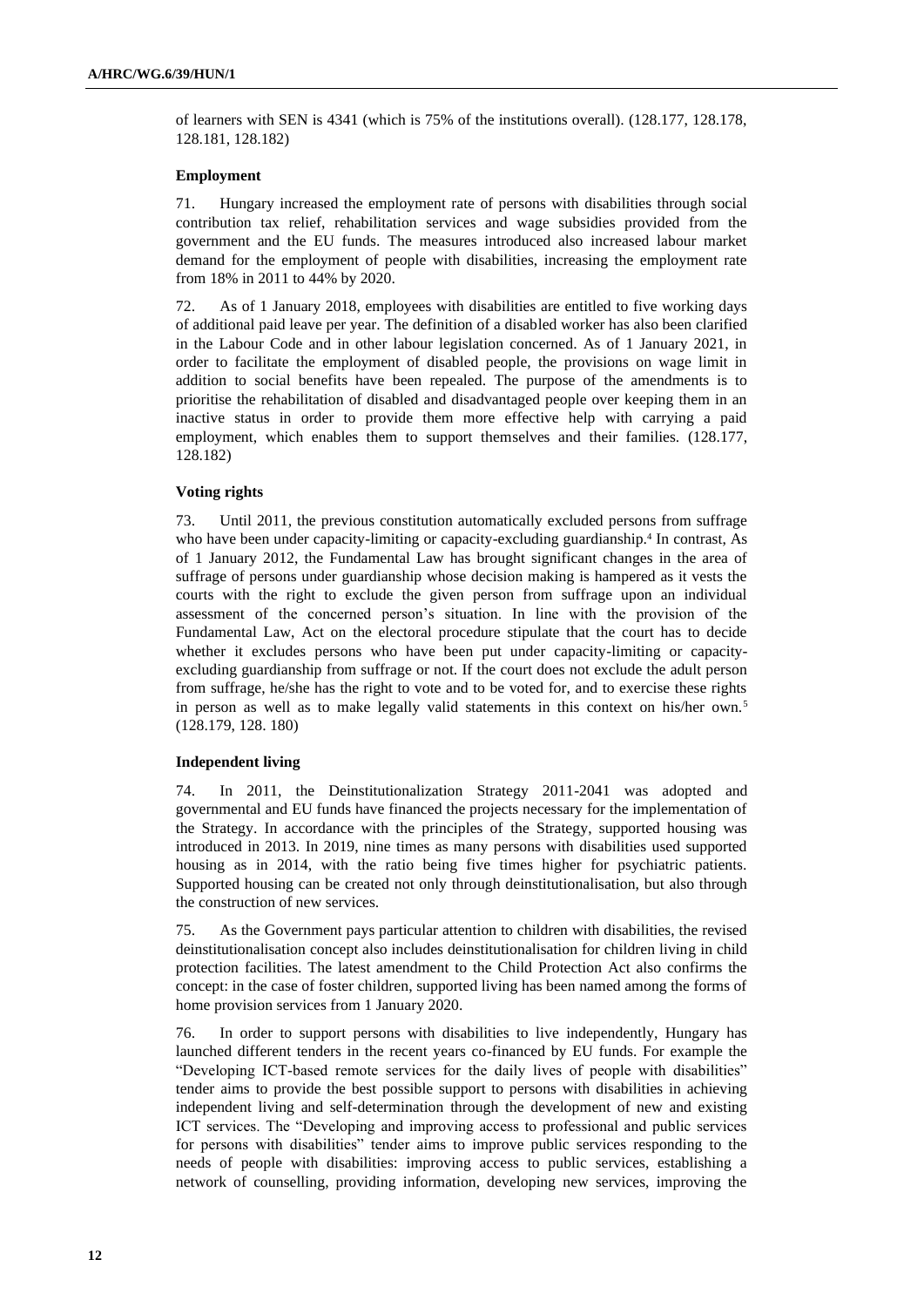currently available services and improving tasks in family and child welfare centres. (128.177, 128.178, 128.182)

### **H. Racism, issues affecting the Roma community, hate crimes**

#### **Roma integration**

77. Hungary is committed to the social inclusion and integration of the Roma while preserving their own culture, traditions and communities. This approach prevails in all policies as a horizontal principle; nevertheless, the Government initiated and implemented targeted measures in certain areas such as child welfare, education, employment, health, regional development, discrimination, community participation and ethnic culture. The Government's commitment is reflected in the EU strategic framework of Roma integration policies, originally initiated by Hungary in 2011 (renewed in 2020), as well as in the national social inclusion strategy and its latest version, the Hungarian National Social Inclusion Strategy 2030. (128.50, 128.51, 128.67)

78. In order to promote tolerance, cultural diversity and understanding as well as to eliminate prejudice and discrimination, the Government provides significant resources for the promotion of Roma culture. The so-called "371 Stars" theatrical performance is organized every year in collaboration with NGOs on the Day of Roma Courage and Youth (16 May) as well as commemorating the Roma victims of the Holocaust on 2 August. The International Roma Day Gypsy Wheel - Roma Values Festival (8 April) is also an annual event with the aim of bringing the Roma minority and the majority population society closer together through cultural understanding, music and dance, folk traditions and roundtable discussions. Since 2013, the culture and history of Roma and Gypsies are included in the National Core Curriculum. (128.46, 128.110, 128.115)

79. Furthermore, to promote tolerance and cultural understanding of the Roma population, their participation in political life, and to eliminate discrimination against the Roma, Hungary launched the Comprehensive Program for the Elimination of Segregated Life Situations aiming at contributing to the social inclusion and integration of disadvantaged people living in segregated living conditions and in deep poverty by eliminating disadvantages in employment, education, health, community, housing and in access to services. Nearly 5,000 persons participate in the program. In addition, the Actively for Knowledge program facilitates employability of the low-educated adult population, including many Roma, through various trainings (competence development, primary school education, acquiring work experience). (128.86) Training and employment of Roma women and girls are supported through various programs. (See Annex 2, point 3.) Comprehensive settlement programs support the social inclusion and integration of disadvantaged people living in segregated living conditions and in deep poverty through employment, education, health, community, housing measures and by eliminating inequalities in access to services.

80. The budget also finances the preservation of Roma cultural identity. The goal of the so-called minority support is to preserve ethnic identity, nurture their mother tongue, historical traditions as well as intellectual and material memories, and to organize national or regional events significant in preserving cultural autonomy, and linguistic and cultural identity. In order to integrate the adult Roma population into the labour market and Roma children into the normal education system, the social land program is implemented annually supporting the self-sufficiency of disadvantaged families through small-scale vegetable production and animal husbandry. (128.54, 128.56, 128.61, 128.71, 128. 73, 128.92, 128.94, 128.95, 128.171)

81. Hungary takes all possible measures against discrimination and supports the promotion of equal opportunities and equal treatment of persons belonging to the Roma community. Strong action against discrimination is a key element of the new Hungarian National Social Inclusion Strategy 2030. The legal and institutional guarantees of nondiscrimination have developed in recent years. The Equal Opportunity Act sets out the sanctions for cases breaching equal treatment, the persons concerned can turn to the Commissioner for Fundamental Rights. The Equal Treatment Act requires municipalities to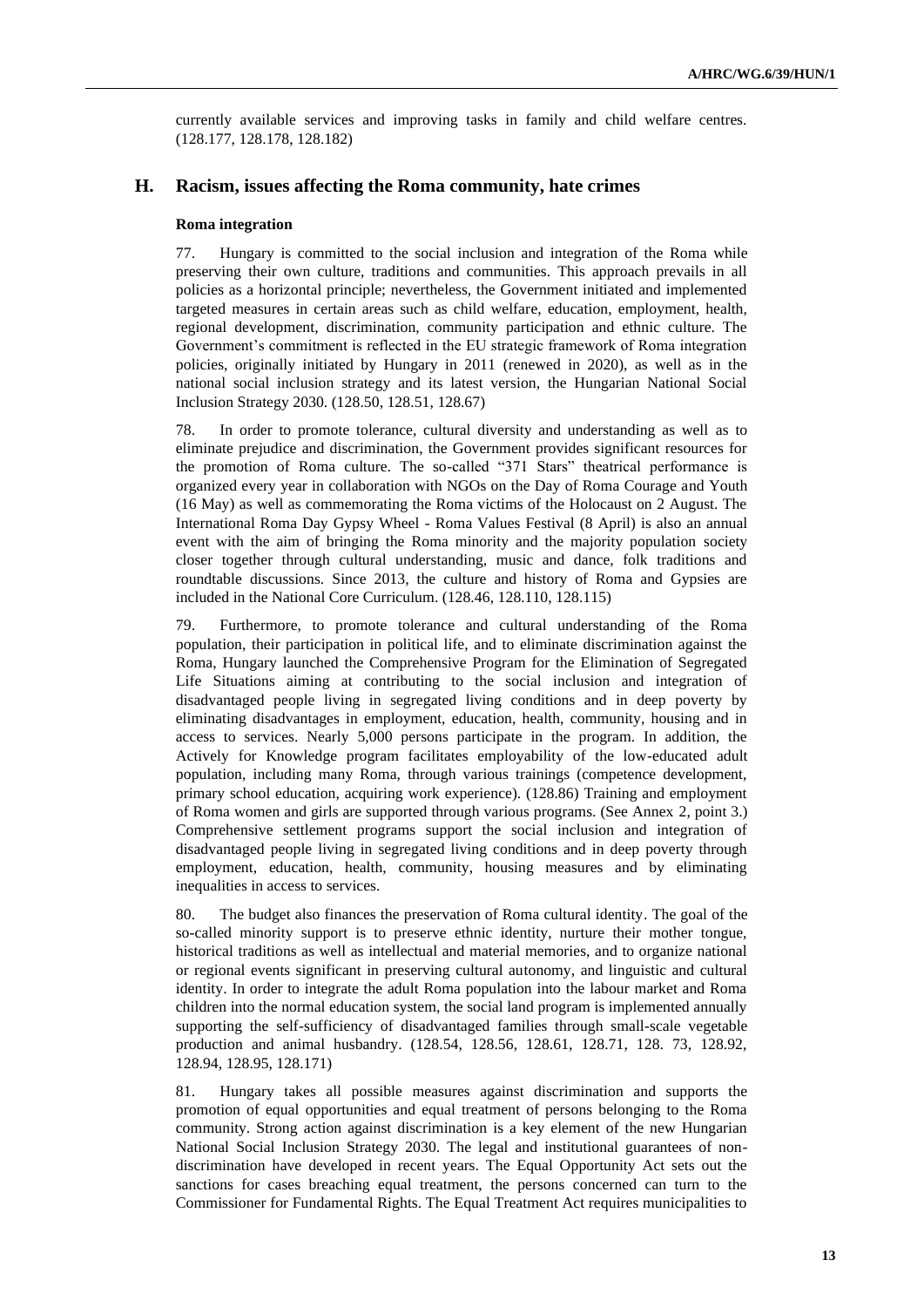adopt a five-year Local Equal Opportunities Program (HEP), which is reviewed every two years. Equal opportunity mentors provide professional assistance to this work. The HEP forum provides an opportunity for cooperation between local leaders and public actors, promoting common thinking and social dialogue. (128.72, 128.78, 128.84)

#### **Education**

82. There are ongoing systemic measures in order to improve education outcomes, improve the access to quality, inclusive and mainstream education. Anti-segregation working groups have been established in all state school districts by 2018 October to monitor implementation of measures for inclusive education and desegregation. In 2018, a stronger guarantee was introduced by stipulating the obligatory supervision of the public educational equality action plans at least every 3 years. Schools concerned by the court judgement on segregation were involved in a desegregation project and desegregation action plans were prepared. Methodological assistance for supervision of equality action plans and implementation of desegregation action plans has been provided with special attention to comprehensive school development, to improve school performance and desegregation. Series of measures have been introduced to strengthen guarantees needed to avoid the misdiagnosis and misplacement of Roma children to special education. (See Annex 2, point 3). (128.76, 128.89, 128.91)

83. Based on the Vocational Education and Training Act (VET),<sup>6</sup> Hungary ensures the conditions and guarantees of VET provision for everyone free of charge and accessible, specifying that vocational education and training has to meet the requirements of effectiveness, high quality, accessibility with equal opportunities for all as well as meeting the professional standards. It also supports the equal opportunities and accessibility to VET for pupils from disadvantaged background, including Roma pupils, as well as high quality VET provision. These programmes and projects are financed by national or EU funds.

84. Since 2018, Roma vocational colleges have been operating within the framework of higher education institutions with the aim of training Roma intellectuals and integrating the Roma into society. Roma vocational colleges, on the one hand, enable well-prepared Roma intellectual to take on a public role in the future, helping and supporting the social inclusion of Roma people. On the other hand, by obtaining a degree, disadvantaged students, including those of Roma origin, have a chance to find employment in the labour market. In 2021, Roma vocational colleges already have had 330 students so far. There are 8 so-called Christian Roma Vocational Colleges operating. In addition, there are 4 Roma Higher Education Colleges within higher education institutions. (128.67)

85. The National Higher Education Act ensures equal opportunities for disadvantaged students during the higher education admission procedure and during their higher education studies. Students receive benefits in accordance with their condition, personal abilities and disability. In addition, there is no racial or ethnic discrimination or segregation in the courses offered in Hungarian higher education institutions, as students participate in the courses, regardless of their racial, ethnic origin or sexual orientation. (128.70, 128.75, 128. 81, 128.85, 128.86, 128.88, 128.91, 128.92, 128.173, 128.178)

### **Hate crimes**

86. In accordance with the recommendation of the UN Commission on Human Rights, a protocol-based norm was issued in 2019 in order to provide uniform, effective and professional law enforcement responses to hate crimes. Police officers are regularly briefed on the correct conduct of police officers during measures, the importance of objectivity, the protocol to be followed, the prohibition of discrimination and the importance of prejudicefree policing. In order to eradicate racism, racial or religious discrimination, xenophobia and related intolerance and to provide an effective, professional and lawful law enforcement response, the criminal justice service relies on prejudice indicators in the detection and investigation of criminal offenses. Indicators may later become indirect evidence, and full disclosure of the evidence is a legal obligation. In 2019, trainings were conducted for the law enforcement and criminal personnel on the list and use of the prejudice indicator, and on the characteristics of hate crimes. Based on the cooperation between the Directorate General for Law Enforcement and the Directorate General for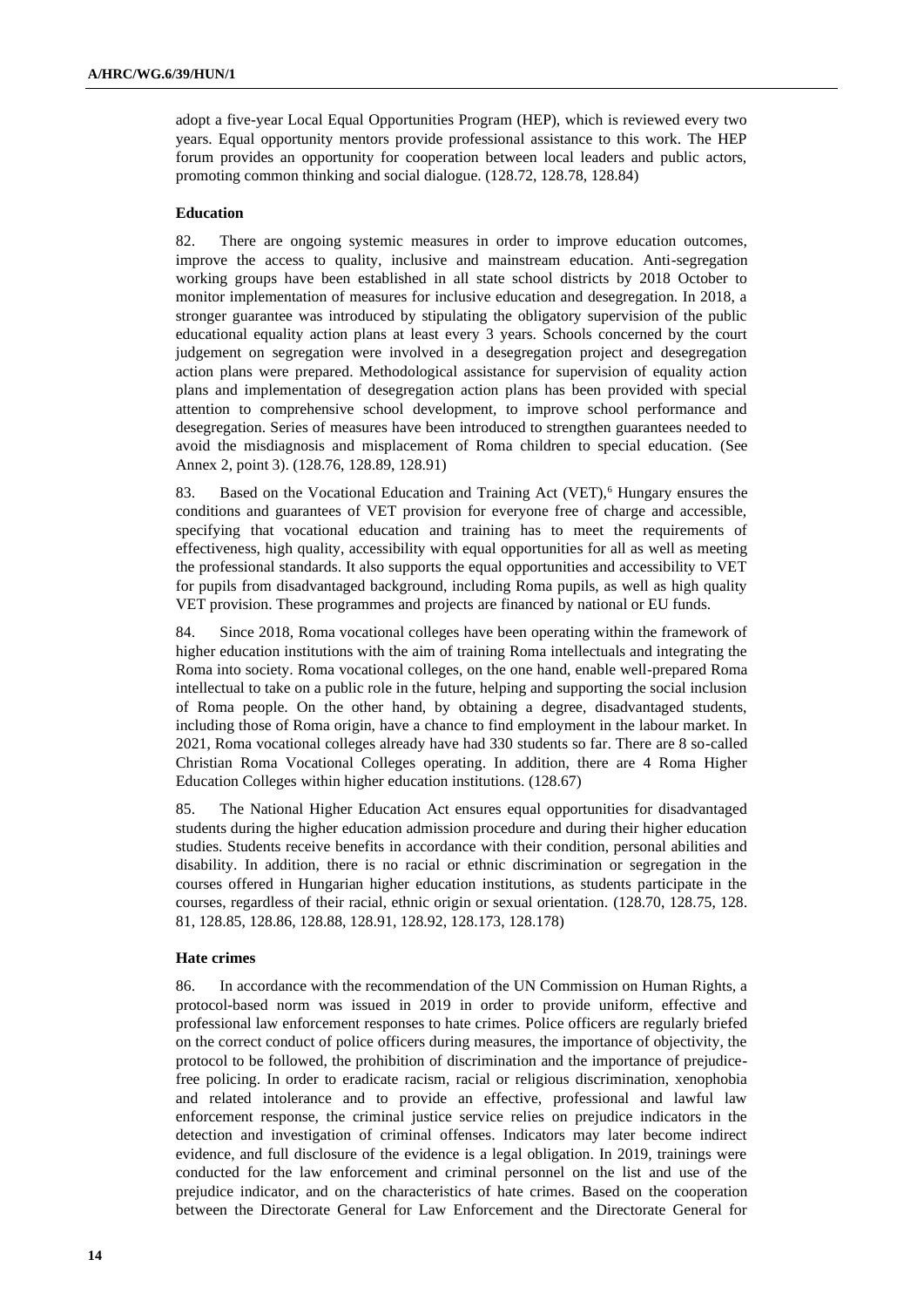Crime Investigation, the "Let's Do Against It Together", an information brochure with useful information and advice for victims of hate crime, was completed in November 2020. The publication was produced in 22,000 copies in February 2021. (128.108)

87. In 2020, the Victim Support Act was amended, establishing a victim support system based on direct contact to victims. Within the so-called opt-out system, assistance is offered directly to the victims who can receive personalized support tailored to their needs. The legislative changes entered into force on 1 January 2021. See details in the Annex 2, point 3. (128.90, 128.96, 128.97, 128.98, 128.99, 128.100, 128.101, 128.102, 128.103, 128.104, 128.105, 128.106, 128.107, 128.109, 128.110, 128.111, 128.112, 128.114, 128.115, 128.116)

88. Hungary declared a zero tolerance policy against anti-Semitism and is fully committed to guaranteeing the safety of the Jewish people in Hungary. Beyond a comprehensive legal framework aiming at providing protection for the Jewish community by several laws, the Hungarian Government has also endorsed the working definition of anti-Semitism by the International Holocaust Remembrance Alliance<sup>7</sup> and implements it in its policies on Holocaust-remembrance, education and research as well as in the training of teachers, law enforcement bodies and legal practitioners. As regards education, Holocaust Memorial Day was introduced in the high school curriculum with the aim to widely disseminate and teach about that dark period of our history. Raising and educating a responsible person for the future are high on the agenda of educators in Hungary.

89. Hungary has been one of the safest countries for members of the Jewish communities in Europe, Jewish people were the least worried about becoming a victim of verbal insults, harassment or physical attack in the future because of being Jewish. It is important to highlight that there are practically no violent physical attacks against members of the Jewish community in Hungary. The number of anti-Semitic incidents has been showing a generally decreasing trend over the past 10 years in the European Union (2009– 2019).<sup>8</sup> (128.117)

## **I. Protection of minorities**

#### **Self-governments**

90. According to National Minorities Act, self-governments can only be formed at municipalities and on a regional level if the relevant community's existence is substantiated by census data. In 2020, the amendment of the National Minorities Act aimed at strengthening the system of tools necessary for the exercise of national minorities' rights, and it continued to set as a priority the suppression of the eventual emergence of the socalled "ethno-business". The drafting process was based on the indications and requests of the Hungarian national minorities. (128.93)

#### **Financial support**

91. Direct central budgetary support is provided to Hungarian national minorities. Grants cover the following main areas: support for self-governments and their media; support for institutions maintained by self-governments; grants awarded through tenders and individual applications; support for local and regional self-governments; support for their institutions for renovation, investment, and own contribution at tenders; salary compensation for maintainers of the institutions; scholarships, awards. (128.94.)

#### **Education**

92. Based on the amendment of the National Minorities Act, the real estate of public educational institutions taken over by national minorities become compulsory. The amendment also provides a legal opportunity for the national minorities to maintain social institutions. Funds are provided from the central budget for the realizations of the cultural autonomy of communities. Over the last period, the takeover of public education institutions by national minorities was large-scale. The number of public education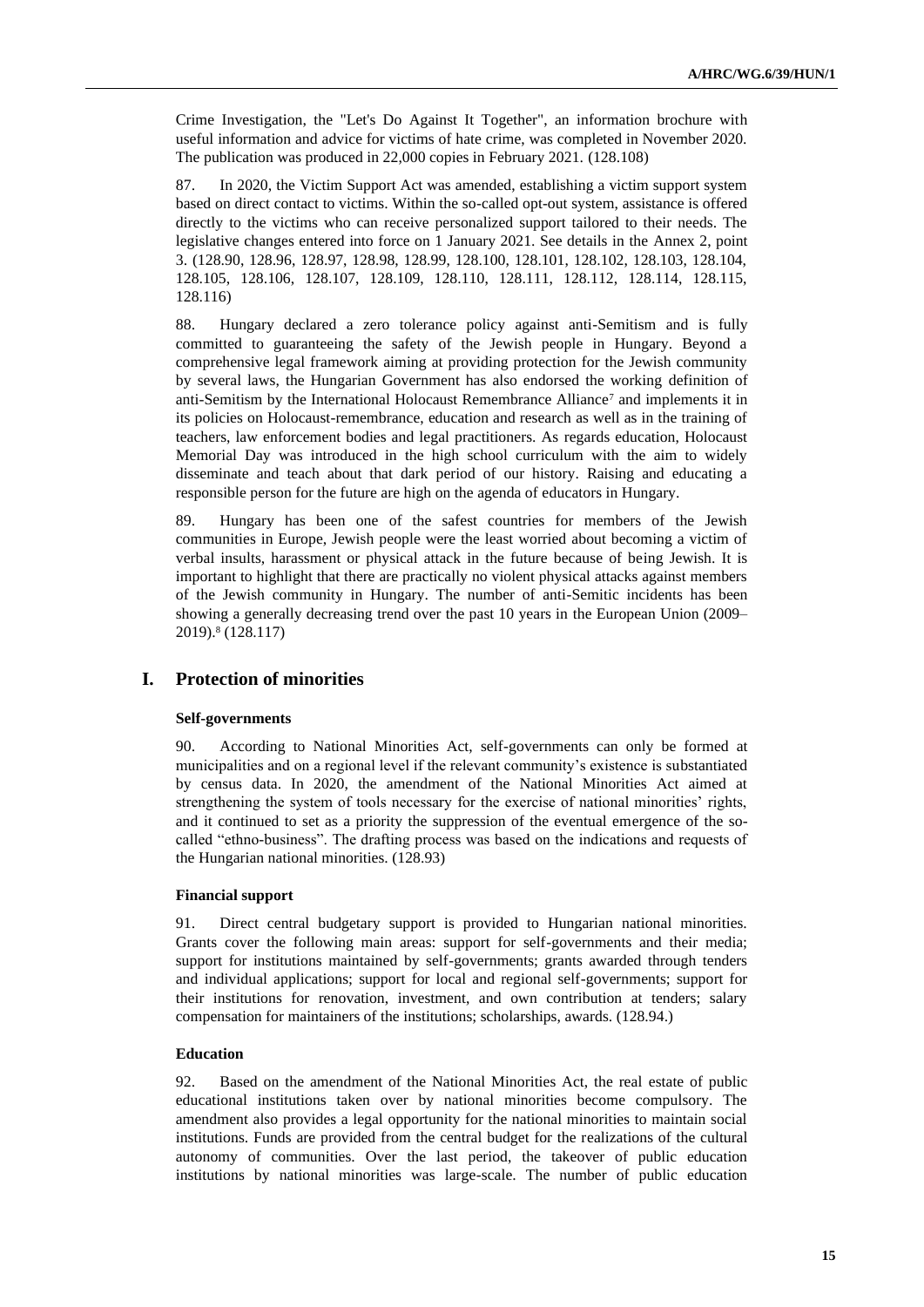institutions run by local and national self-governments increased from 77 (2016/2017) to 95 (2020/2021).

93. From 2017, national minorities can represent themselves in School District Councils, the Association of National Minorities' Local Governments can delegate a member to this School District Council, who represents the interests of national minorities. On the proposal of the Association, there are representatives of national minorities in 27 School District Councils.

94. Based on the initiative of the Hungarian National Minority Committee of the Hungarian Parliament, the national minority teacher program has been implemented since 2018. The goals of the program are to increase the number of young adults who choose the profession of a national minority teacher and to enhance the standards of the national minority teacher training, to make the national minority language training more efficient and to keep and to honour more the currently working national minority teachers. As part of this program, the quantity of the national minority allowance has progressively increased by four times and it was extended to all national minority teachers; the places of national minority teacher training received support, for the improvement of the training, furthermore, the scholarship for students of national minority teacher training was set up, whereby students undertake that they will work in a national minority pre-primary or primary school at least as long as their scholarship lasted. (128.87, 128.173., 128.174)

### **J. Migrants, refugees and asylum-seekers**

95. Hungary upholds its obligations with regard to asylum-seekers in line with international, European and national law. (128.185, 128.189, 128.190, 128.194, 128.195, 128.197, 128.198, 128.203, 128.204, 128.205, 128.206, 128.208, 128.210, 128.213, 128.218)

96. Hungary continuously cooperates with international organizations, such as the United Nations, Hungarian Red Cross, the International Committee of the Red Cross and the International Organization for Migration. (128.214)

97. In accordance with its international obligation, the Fundamental Law, as well as the Equal Treatment Act, Hungary ensures adequate measures against all forms of racial discrimination, xenophobia and hate speech towards migrants and asylum-seekers. (128.69. 128.74, 128.80, 128.83, 128.96, 128.99, 128.100, 128.101, 128.105, 128. 113)

98. In 2020, the Hungarian Asylum Authority has waived the asylum legislation on transit zones and does not apply them currently. Following the decision, nearly 300 applicants were transferred from the transit zones to two open reception facilities. Since then, there has been no asylum seekers accommodated in the transit zones. (128.184, 128.188, 128.196, 128.199, 128.201, 128.207, 128.209)

99. Regarding the treatment of persons belonging to vulnerable groups, guidelines have been issued for the law-enforcement staff. Social workers at the Alien Policing Detention Centre in Nyírbátor provide social assistance to persons belonging to vulnerable groups, including women. (128.186)

100. Concerning detaining families and children, families having underage child are accommodated at a separate wing of the Alien Policing Detention Centre. The Detention Centres in Nyírbátor and Vámosszabadi are being reconstructed completely from Asylum Migration and Integration Fund aiming at complying with the recommendations of the Committee Against Torture. Unaccompanied minors are accommodated at children's home. The asylum authority has not ordered detention against families with children since 2017. (128.191, 128.212)

101. The consideration of the asylum authority to order asylum detention is based on continuous and careful assessment and in merit evaluation of relevant personal circumstances on a case by case basis. The aim is whether less onerous measures are effective enough to achieve the purpose of securing the availability of the asylum seeker during the asylum procedure. In 2020, in the case of Dublin transfer of a Syrian citizen, the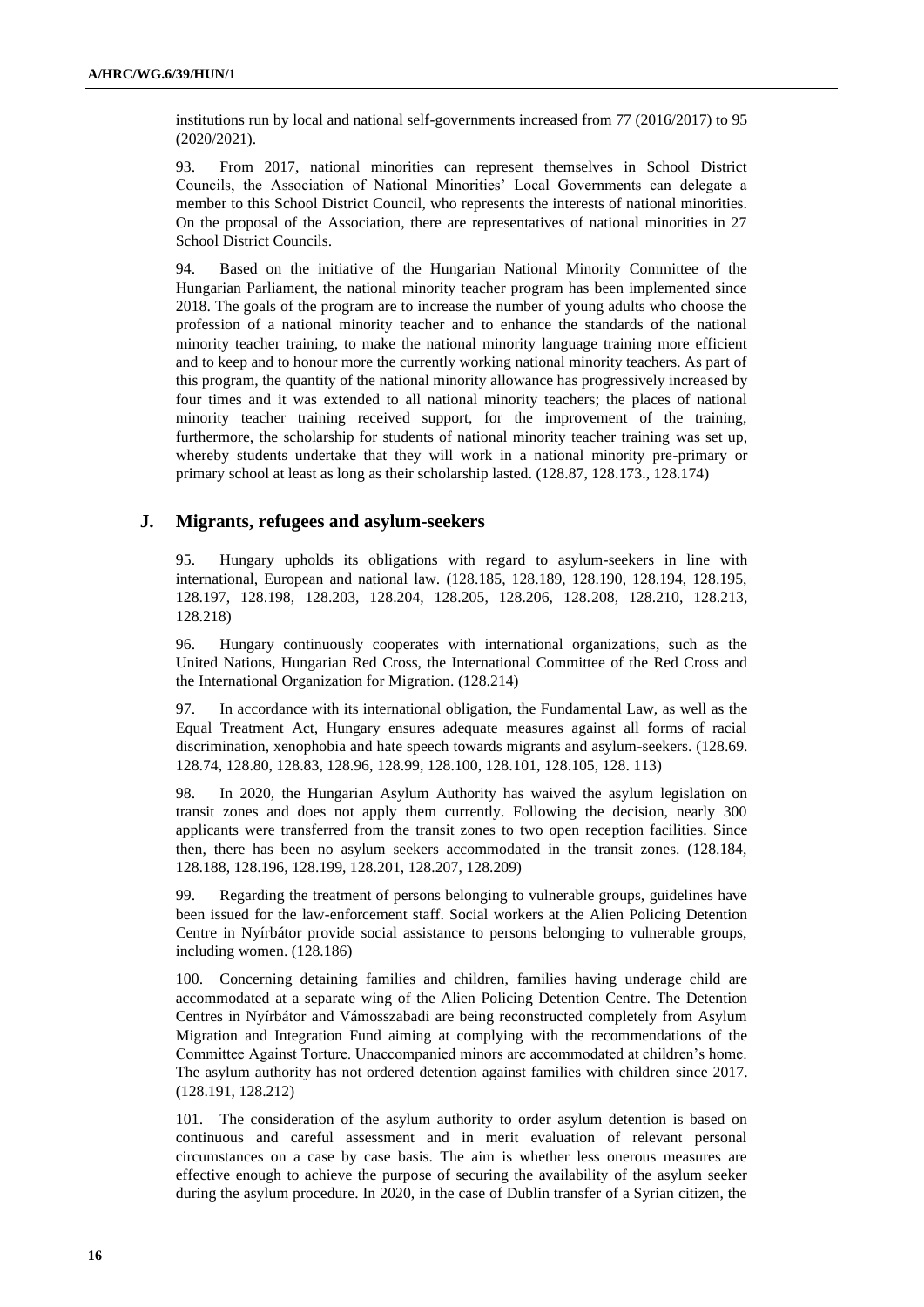asylum authority, instead of ordering asylum detention, decided to use alternative less severe measure to reach the same objective. The decision based on the thorough analyzation of the person's circumstances, the authority designated the applicant's habitual residence as compulsory residence, with the obligation to report every two weeks to the authority. (128.217)

102. In the last two years, taking into consideration the declining number of asylum seekers, and the detentions' short period, it can be observed that detention was only ordered as a last resort, in case of necessity, for a reasonable time period. Beyond the 72 hours of detention ordered by the asylum authority, only the court was authorized to prolong this period. The average length of the implemented detentions stayed far below the maximum of 180 days, limited by the Act on Asylum. In 2019, 40 new detention orders were issued. This number dropped to 22, in 2020, which clearly indicates that detention was only ordered in the most necessary cases, in accordance with international regulations. The length of detention in average was 54 days in 2019, and 77 days in 2020, far below the legal maximum. Regarding asylum detention, no complaints have been lodged in the recent years due to inadequate detention conditions. The training of the guarded accommodation staff is continuous. (128.219) Possible cases of mistreatment by the police are examined by the competent prosecutor's office, which is in charge of legal supervising. (128.202) During alien policing procedures, detention must be terminated immediately if the conditions are no longer fulfilled. Judicial and prosecutorial control is ongoing during detention. (128.215)

103. The asylum authority continuously develops and improves the reception conditions for asylum seekers. Rooms and sanitary facilities have been renovated, the heating system was modernized with new radiators, solar collectors were recently installed. The equipment for leisure and recreational activities were also improved. (128.192, 128.193, 128.209, 128.211, 128.216)

### **K. Sexual orientation**

104. The Fundamental Law, as well as the Hungarian Act on Equal Treatment explicitly forbids/prohibits discrimination based on sexual orientation. Act XXIX of 2009 provides for the registered partnership of same sex couples. The rights guaranteed for so-called LGBTI persons are around average in European comparison based on the data of ILGA Europe (placing 27th among 49 European countries).<sup>9</sup> Concerning the definition of family enshrined in the Fundamental Law, the Constitutional Court stated that it does not follow from the Fundamental Law that the state should not provide an objective institutional protection to '*many other forms of permanent emotional and economic cohabitations within the sociological definition of family which has common objectives, based on mutual care and meeting the definition of family in the sociological, more dynamic sense of the word, irrespective of their title defined by law.<sup>10</sup>* (128. 118., 128.119., 128.120, 128.121, 128.122)

## **L. Human trafficking**

105. In February 2020, the National Anti-Trafficking Strategy for 2020–2023 and its related Action Plan for 2020–2021 were adopted. The new strategy is based on the four pillars of the "4P" paradigm, namely prevention, protection, prosecution and partnership. During the drafting process, the proposals of the ministries, authorities and nongovernmental organizations involved in victim assistance were taken into account. The strategy envisaged the allocation of 91 million HUF for implementation by 2020 and 518.5 million HUF by 2021; in addition, each organization and ministry implements measures from its own budget.

106. The Criminal Code of Hungary orders to be punished all forms of human trafficking laid down in the Protocol to Prevent, Suppress and Punish Trafficking in Persons Especially Women and Children, supplementing the United Nations Convention against Transnational Organized Crime. In addition to the perpetrators who traffic in or enslave the victims for profit, due to an amendment package adopted for the enhanced protection of victims of human trafficking, as of 1 July 2020 consciously utilizing the services or other activities of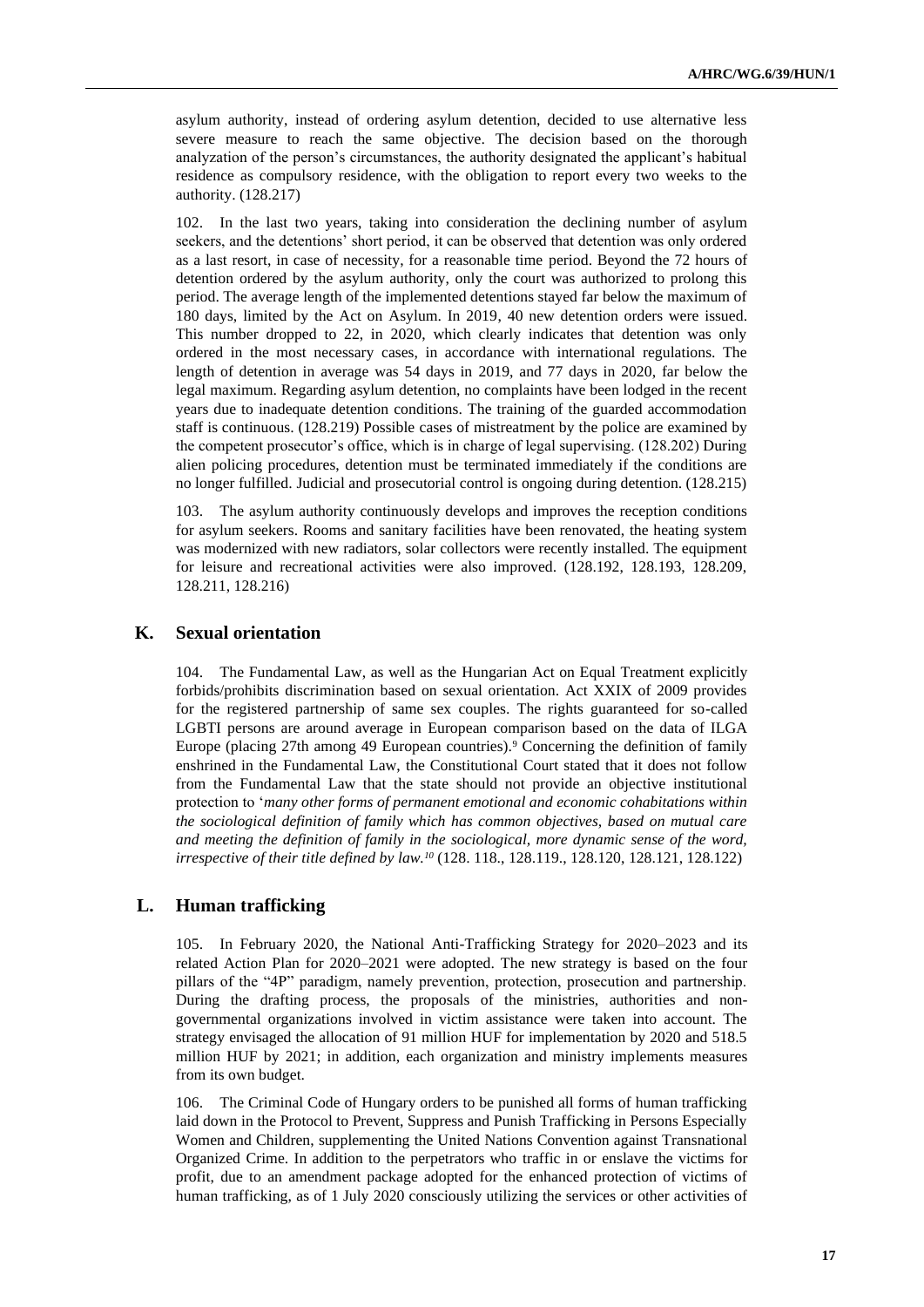victims of human trafficking (the demand side) is criminalized as well. If the utilized services or activities include sexual intercourse or illicit use of human body, it is punishable more severely.

107. This law amendment package has also introduced a general prohibition on the offering of sexual services by a person who has not attained the age of 18 was introduced. Consequently, the minor who is in breach of the prohibition of offering sexual services is treated as a presumed victim of human trafficking, and pursuant to the Act on Minor Offences misdemeanour procedure cannot be commenced against him/her. As part of the same amendment package, another amendment to the Criminal Code prescribed severe penalty – even higher than for the qualified case of the use of services as described above – for the felony of providing consideration for sexual intercourse with a minor under 18 years of age.108. In the field of victim support, there is a wide range of services available for persons fallen victim to human trafficking. The state shall provide the following services to the victims after assessing their needs: facilitating the enforcement of interests; instant monetary aid; certificate of victim status; witness care; sheltered accommodation. Two nongovernmental organizations operate shelters for adult victims with annual state funding from the central budget. Half-way houses connected to each temporary accommodation also form part of the complex assistance – this service is designed to establish and strengthen independent living, once the victims get over the crisis situation. Besides special criminal law measures, e.g. restraining order (to be ordered during criminal proceedings), rules on persons requiring special treatment and witness protection further contribute to the adequate protection for victims.

109. As regards minors, five special children's homes were designated for the reception of (presumed) victims of human trafficking. One of the institutions, the central special children's home in Kalocsa provides care exclusively for boys. See more details in Annex 2, point 3. (128.142 128.144, 128.145, 128.146, 128.147, 128.149)

110. With a view to increasing the efficiency of law enforcement, senior supervisor officers for trafficking in human beings were appointed in all county police headquarters in 2019 to conduct or direct THB-related investigations. As of 1 January 2021, the anti-human trafficking group has become an independent unit within the framework of the National Bureau of Investigation, with its staff being expanded. Additionally, the Ministry of Interior organizes a series of awareness-raising trainings for police officers, prosecutors and judges from three counties of Hungary each time. (128.143, 128.148)

## **M. Media, freedom of information, freedom of expression**

111. Critical remarks concerning the media law having relevance in legal terms (the rules on balanced information, the election (appointment) of the president of the media authority and the chairperson of the media council and the publication of political advertisements in media services) were addressed by legislative means. (128.155, 128.160)

112. The regulatory framework for media activities has been developed in consultation with the relevant international fora and adequately safeguards freedom of the media. The relevant legislation ensures a proper framework for the freedom of the media. It offers an all-around protection for journalist's independence by providing safeguards for editorial and journalistic freedom of expression. The Media Act developed a two-pillar set of tools to effectively prevent the emergence of dominant positions and safeguard the pluralism of the media market. On the one hand, market concentration of providers of linear media services may be limited within the framework of Media Act in order to maintain the diversity of the media market and to prevent the formation of information monopolies. The other pillar securing and maintaining media market pluralism are the additional obligations that the Media Act attaches to Significant Powers of Influence Businesses as a media service provider.

113. The National Media and Info-communications Authority (NMHH) is an autonomous regulatory agency subordinated solely to the law. The Media Council and its members are also subject only to the law and cannot be instructed in their activities. The independence of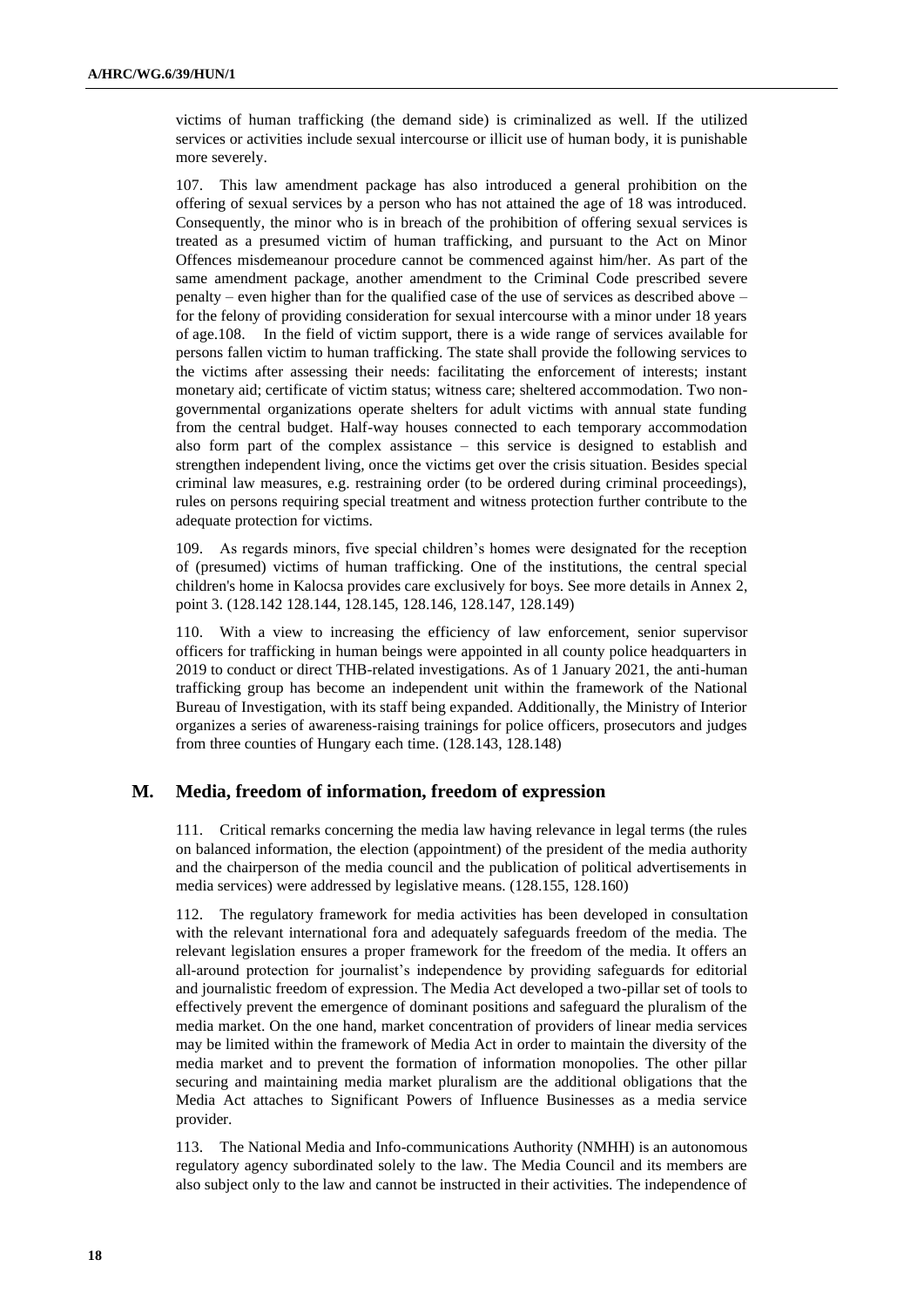NMHH as well as the foreseeability and predictability of the administrative procedures concerned is properly safeguarded. (128.157, 128.158, 128.159)

### **N. Detention conditions, ill-treatment**

114. Hungary resolved the issues of overcrowding in prisons by a multi-directional plan by complementing the program prepared for reducing overcrowding in prisons as well as using the means of legislation by introducing effective legal remedies. The ongoing prison capacity development programme resulted in opening 2.500 new prison places in 2020, as well as a drop to 96 percent of the occupancy level which has an enormous significance in this respect. In 2016, an effective domestic remedy was introduced in respect of complaints concerning overcrowding in prisons with a retroactive effect. In the light of the experience concerning the application of this domestic remedy, the applicable rules were reviewed in 2020. The legislative amendments strengthened the rights of the victims of the crimes committed by the detainees obtaining compensation for overcrowding. (128.127)

115. Although the length of pre-trial detention has not been changed, the new Criminal Procedure Code includes several provisions that aim to ensure that the pre-trial detention is only ordered when it is indispensable, and it should only last for the time most necessary. The Code introduced the principles of necessity, proportionality and gradualism to the basic principles applicable during criminal procedure and the court can only order pre-trial detention if the aim to be achieved by pre-trial detention cannot be achieved by an alternative measure, such as a restraining order or criminal supervision. This rule signifies a change in the approach to pre-trial detention; it clearly expresses that the number of pretrial detentions shall be reduced to the minimum in line with the European trends, and it should indeed be limited to the most necessary cases. (128.129)

### **O. Development**

116. According to the published OECD DAC preliminary data, in 2020, Hungary's Official Development Assistance (ODA) amounted to 411.41 million dollars (126.71 billion Hungarian forints), the sum of which contributed to 550 international development projects in 110 countries. Hungary thereby managed to increase its ODA/GNI ratio from 0.09% in 2010 to nearly 0.26% in 2020, which highlights a total increase of 260%. With this impressive achievement, Hungary successfully reached and exceeded the 0.25% ODA/GNI target by 2025, as set out in its International Development Cooperation Strategy for the period 2020–2025 (IDC2025). Since the last UPR of Hungary in 2016, Hungary has increased its level of ODA by over 165%.

117. The substantial increase of the assistance – in line with the priorities of IDC2025 – is attributable to a wide range of international economic development and foreign investment programs, bilateral development projects and numerous medical donations implemented with a view to assisting our international partners in their efforts to tackle the effects of COVID-19 pandemic. (128.221)

*Notes*

- <sup>1</sup> Act CXXX of 2010 on law-making stipulates that "*when making laws, it shall be ensured that laws a) comply with the requirements of form and content arising from the Fundamental Law, b) fit into the unity of the legal system, c) comply with obligations arising from international law and the law of the European Union, and d) comply with the professional requirements of law-making*." [http://www.njt.hu/translated/doc/J2010T0130P\\_20200101\\_FIN.PDF](http://www.njt.hu/translated/doc/J2010T0130P_20200101_FIN.PDF)
- <sup>2</sup> Decree No. 30/2015. (VII. 7.) on national strategic objectives to promote effective action against intimate partner violence.
- <sup>3</sup> According to Article 29 of the Fundamental Law, in Hungary, the Prosecutor General and the Prosecution Service are independent entities.
- <sup>4</sup> Parallel to the introduction of the new Civil Code, the supported decision making was introduced as a legal institution by the Act CLV of 2013, which entered into force in 2014.